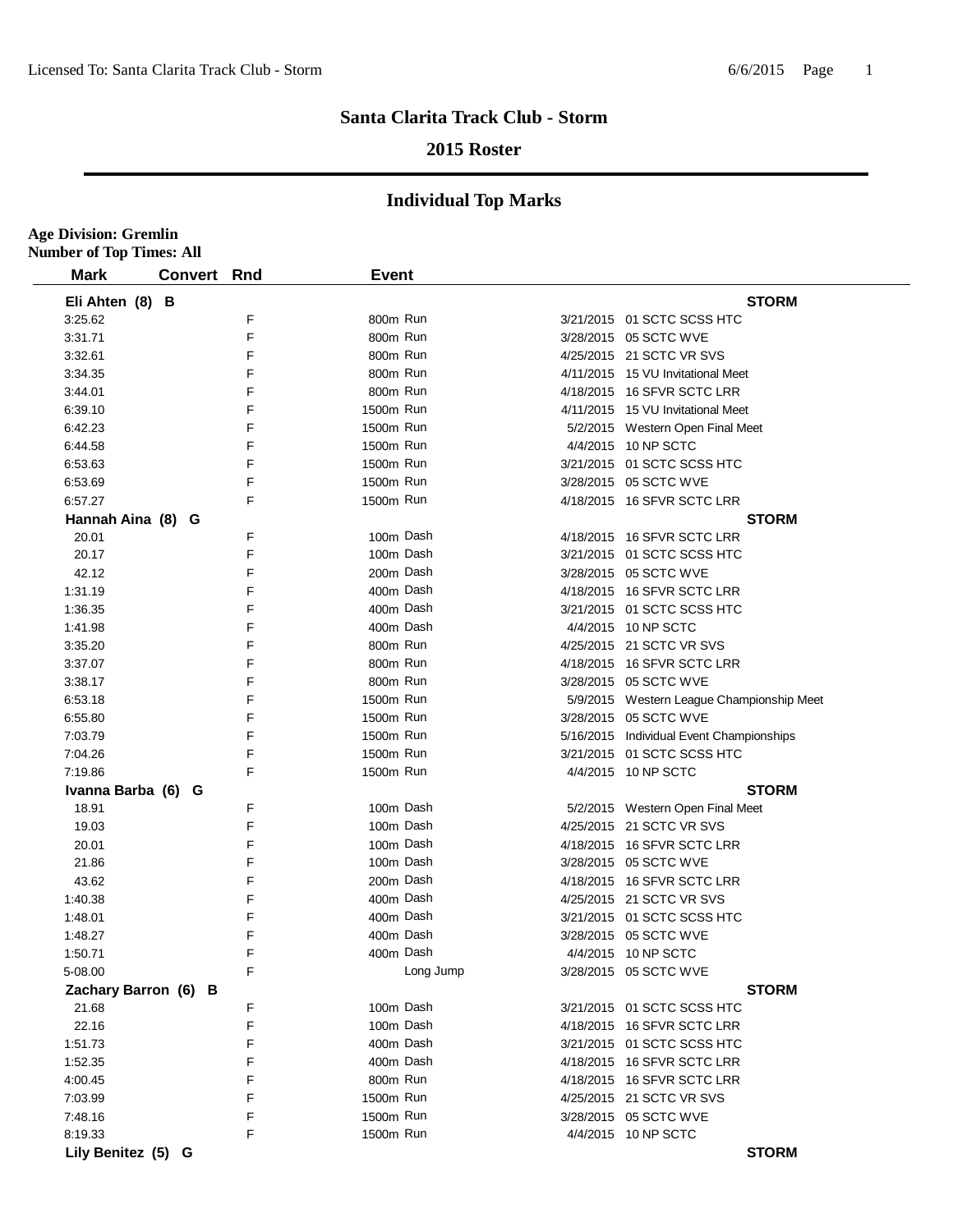## **2015 Roster**

| <b>Number of Top Times: All</b> |                    |   |              |           |                                   |
|---------------------------------|--------------------|---|--------------|-----------|-----------------------------------|
| <b>Mark</b>                     | <b>Convert Rnd</b> |   | <b>Event</b> |           |                                   |
| Lily Benitez (5) G              |                    |   |              |           | <b>STORM</b>                      |
| 27.68                           |                    | F |              | 100m Dash | 4/4/2015 10 NP SCTC               |
| 29.52                           |                    | F |              | 100m Dash | 3/21/2015 01 SCTC SCSS HTC        |
| 29.83                           |                    | F |              | 100m Dash | 3/28/2015 05 SCTC WVE             |
| 5-05.50                         |                    | F |              | Long Jump | 3/28/2015 05 SCTC WVE             |
| 5-01.75                         |                    | F |              | Long Jump | 5/2/2015 Western Open Final Meet  |
| 4-09.00                         |                    | F |              | Long Jump | 4/25/2015 21 SCTC VR SVS          |
| 4-08.00                         |                    | F |              | Long Jump | 4/18/2015 16 SFVR SCTC LRR        |
| 4-06.25                         |                    | F |              | Long Jump | 3/21/2015 01 SCTC SCSS HTC        |
| 4-05.00                         |                    | F |              | Long Jump | 4/4/2015 10 NP SCTC               |
| <b>FOUL</b>                     |                    | F |              | Long Jump | 4/11/2015 15 VU Invitational Meet |
| Megan Bertola (6) G             |                    |   |              |           | <b>STORM</b>                      |
| 21.28                           |                    | F |              | 100m Dash | 5/2/2015 Western Open Final Meet  |
| 21.95                           |                    | F |              | 100m Dash | 4/25/2015 21 SCTC VR SVS          |
| 22.29                           |                    | F |              | 100m Dash | 4/4/2015 10 NP SCTC               |
| 47.50                           |                    | F |              | 200m Dash | 4/18/2015 16 SFVR SCTC LRR        |
| 49.89                           |                    | F |              | 200m Dash | 4/25/2015 21 SCTC VR SVS          |
| 1:59.58                         |                    | F |              | 400m Dash | 3/28/2015 05 SCTC WVE             |
| 4:09.70                         |                    | F | 800m Run     |           | 5/2/2015 Western Open Final Meet  |
| 8:09.94                         |                    | F | 1500m Run    |           | 5/2/2015 Western Open Final Meet  |
| 8:17.56                         |                    | F | 1500m Run    |           | 4/25/2015 21 SCTC VR SVS          |
| 8:26.24                         |                    | F | 1500m Run    |           | 4/18/2015 16 SFVR SCTC LRR        |
| 8:50.33                         |                    | F | 1500m Run    |           | 3/28/2015 05 SCTC WVE             |
| 9:27.92                         |                    | F | 1500m Run    |           | 3/21/2015 01 SCTC SCSS HTC        |
| Asher Boness (5) B              |                    |   |              |           | <b>STORM</b>                      |
| 51.31                           |                    | F |              | 200m Dash | 5/2/2015 Western Open Final Meet  |
| 56.86                           |                    | F |              | 200m Dash | 4/11/2015 15 VU Invitational Meet |
| 1:56.82                         |                    | F |              | 400m Dash | 4/25/2015 21 SCTC VR SVS          |
| 1:58.39                         |                    | F |              | 400m Dash | 4/18/2015 16 SFVR SCTC LRR        |
| 2:05.84                         |                    | F |              | 400m Dash | 4/4/2015 10 NP SCTC               |
| 4:28.79                         |                    | F | 800m Run     |           | 4/11/2015 15 VU Invitational Meet |
| 6-05.00                         |                    | F |              | Long Jump | 4/18/2015 16 SFVR SCTC LRR        |
| 5-01.00                         |                    | F |              | Long Jump | 4/25/2015 21 SCTC VR SVS          |
| 4-01.25                         |                    | F |              | Long Jump | 4/4/2015 10 NP SCTC               |
| Abigail Canham (6) G            |                    |   |              |           | <b>STORM</b>                      |
| 21.69                           |                    | F |              | 100m Dash | 4/18/2015 16 SFVR SCTC LRR        |
| 21.79                           |                    | F |              | 100m Dash | 4/25/2015 21 SCTC VR SVS          |
| 21.80                           |                    | F |              | 100m Dash | 5/2/2015 Western Open Final Meet  |
| 22.17                           |                    | F |              | 100m Dash | 4/4/2015 10 NP SCTC               |
| 22.68                           |                    | F |              | 100m Dash | 3/28/2015 05 SCTC WVE             |
| 1:46.53                         |                    | F |              | 400m Dash | 4/18/2015 16 SFVR SCTC LRR        |
| 1:51.69                         |                    | F |              | 400m Dash | 5/2/2015 Western Open Final Meet  |
| 3:57.83                         |                    | F | 800m Run     |           | 4/25/2015 21 SCTC VR SVS          |
| 4-07.00                         |                    | F |              | Long Jump | 3/28/2015 05 SCTC WVE             |
| 3-08.00                         |                    | F |              | Long Jump | 4/4/2015 10 NP SCTC               |
| Emily Canham (8) G              |                    |   |              |           | <b>STORM</b>                      |
| 19.60                           |                    | F |              | 100m Dash | 3/21/2015 01 SCTC SCSS HTC        |
| 20.39                           |                    | F |              | 100m Dash | 4/4/2015 10 NP SCTC               |
| 3:46.67                         |                    | F | 800m Run     |           | 4/25/2015 21 SCTC VR SVS          |
|                                 |                    |   |              |           |                                   |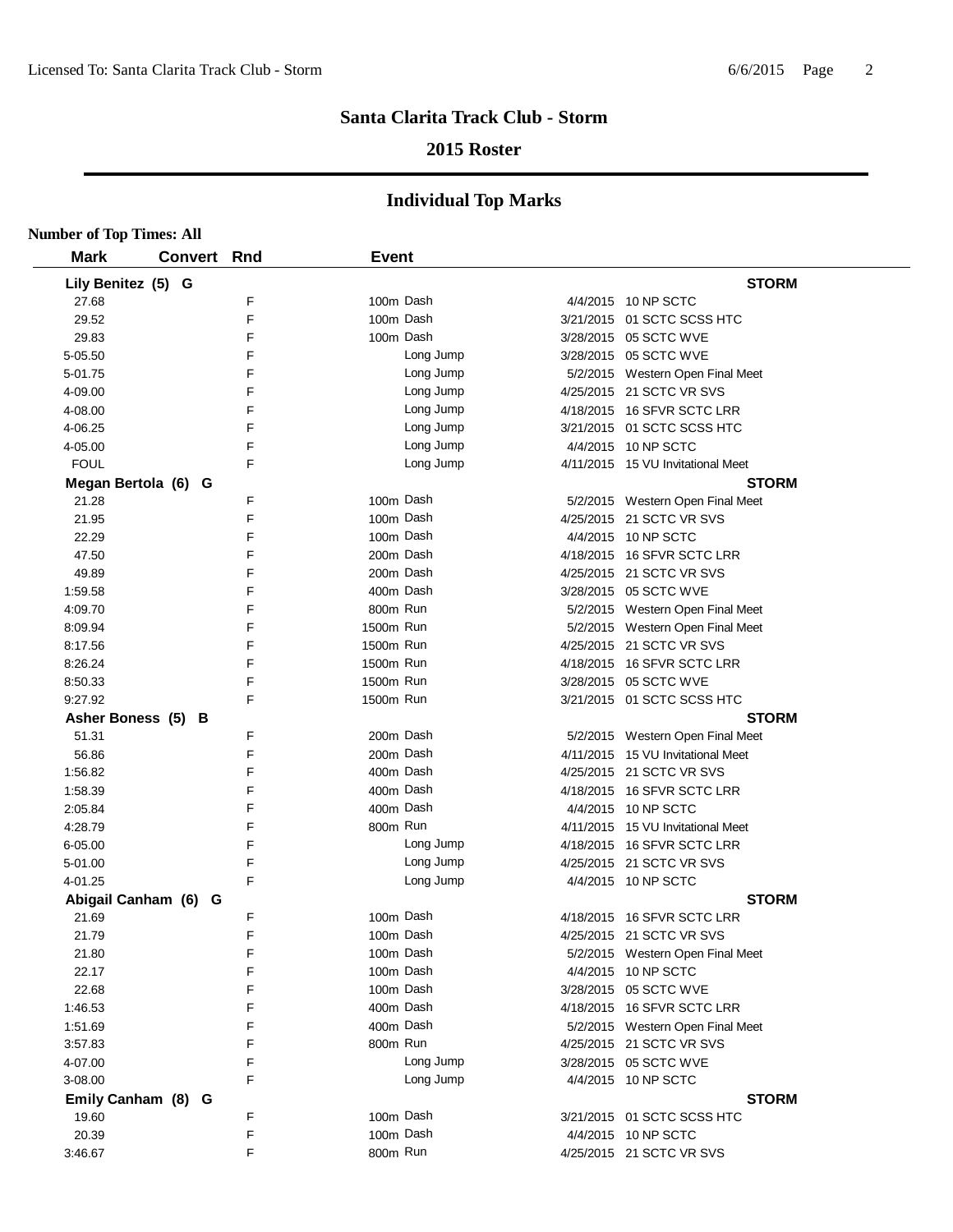## **2015 Roster**

| <b>Number of Top Times: All</b> |                             |   |              |                                           |
|---------------------------------|-----------------------------|---|--------------|-------------------------------------------|
| <b>Mark</b>                     | <b>Convert Rnd</b>          |   | <b>Event</b> |                                           |
|                                 | Emily Canham (8) G          |   |              | <b>STORM</b>                              |
| 3:50.23                         |                             | F | 800m Run     | 4/4/2015 10 NP SCTC                       |
| 3:50.53                         |                             | F | 800m Run     | 4/18/2015 16 SFVR SCTC LRR                |
| 4:02.12                         |                             | F | 800m Run     | 3/21/2015 01 SCTC SCSS HTC                |
| 6:53.10                         |                             | F | 1500m Run    | 4/25/2015 21 SCTC VR SVS                  |
| 6:59.96                         |                             | F | 1500m Run    | 5/16/2015 Individual Event Championships  |
| 7:00.12                         |                             | F | 1500m Run    | 5/9/2015 Western League Championship Meet |
| 7:18.86                         |                             | F | 1500m Run    | 4/18/2015 16 SFVR SCTC LRR                |
| 7:31.29                         |                             | F | 1500m Run    | 4/4/2015 10 NP SCTC                       |
| 7:35.63                         |                             | F | 1500m Run    | 4/11/2015 15 VU Invitational Meet         |
| 7:41.84                         |                             | F | 1500m Run    | 3/21/2015 01 SCTC SCSS HTC                |
|                                 | Reagan Carpenter (5) G      |   |              | <b>STORM</b>                              |
| 20.85                           |                             | F | 100m Dash    | 3/21/2015 01 SCTC SCSS HTC                |
| 21.19                           |                             | F | 100m Dash    | 4/18/2015 16 SFVR SCTC LRR                |
| 21.47                           |                             | P | 100m Dash    | 4/11/2015 15 VU Invitational Meet         |
| 21.73                           |                             | F | 100m Dash    | 3/28/2015 05 SCTC WVE                     |
| 1:50.89                         |                             | F | 400m Dash    | 4/25/2015 21 SCTC VR SVS                  |
| 1:53.06                         |                             | F | 400m Dash    | 3/21/2015 01 SCTC SCSS HTC                |
| 1:54.85                         |                             | F | 400m Dash    | 3/28/2015 05 SCTC WVE                     |
| 2:00.51                         |                             | F | 400m Dash    | 4/18/2015 16 SFVR SCTC LRR                |
| 4:03.06                         |                             | F | 800m Run     | 4/11/2015 15 VU Invitational Meet         |
| 4:20.73                         |                             | F | 800m Run     | 4/18/2015 16 SFVR SCTC LRR                |
| 7:38.74                         |                             | F | 1500m Run    | 4/25/2015 21 SCTC VR SVS                  |
| <b>DNF</b>                      |                             | F | 1500m Run    | 5/2/2015 Western Open Final Meet          |
|                                 | Cain Chouinard (8) B        |   |              | <b>STORM</b>                              |
| 19.93                           |                             | F | 100m Dash    | 3/21/2015 01 SCTC SCSS HTC                |
| 1:37.13                         |                             | F | 400m Dash    | 3/21/2015 01 SCTC SCSS HTC                |
| 1:38.70                         |                             | F | 400m Dash    | 4/25/2015 21 SCTC VR SVS                  |
| 1:40.84                         |                             | F | 400m Dash    | 4/18/2015 16 SFVR SCTC LRR                |
| 1:41.24                         |                             | F | 400m Dash    | 5/2/2015 Western Open Final Meet          |
| 3:34.77                         |                             | F | 800m Run     | 3/28/2015 05 SCTC WVE                     |
| 3:41.05                         |                             | F | 800m Run     | 4/25/2015 21 SCTC VR SVS                  |
| 3:42.68                         |                             | F | 800m Run     | 3/21/2015 01 SCTC SCSS HTC                |
| 3:43.59                         |                             | F | 800m Run     | 4/4/2015 10 NP SCTC                       |
| 3:47.30                         |                             | F | 800m Run     | 5/2/2015 Western Open Final Meet          |
| 7:19.59                         |                             | F | 1500m Run    | 4/4/2015 10 NP SCTC                       |
| 7:21.22                         |                             | F | 1500m Run    | 5/2/2015 Western Open Final Meet          |
| 7:21.29                         |                             | F | 1500m Run    | 3/28/2015 05 SCTC WVE                     |
| 7:40.43                         |                             | F | 1500m Run    | 4/18/2015 16 SFVR SCTC LRR                |
|                                 | Alexander Cruz-Boutista (5) | В |              | <b>STORM</b>                              |
| 24.60                           |                             | F | 100m Dash    | 4/25/2015 21 SCTC VR SVS                  |
| 24.90                           |                             | F | 100m Dash    | 4/18/2015 16 SFVR SCTC LRR                |
| 25.51                           |                             | F | 100m Dash    | 4/4/2015 10 NP SCTC                       |
| 26.95                           |                             | F | 100m Dash    | 3/28/2015 05 SCTC WVE                     |
| 27.22                           |                             | P | 100m Dash    | 4/11/2015 15 VU Invitational Meet         |
| 28.44                           |                             | F | 100m Dash    | 3/21/2015 01 SCTC SCSS HTC                |
| 55.98                           |                             | F | 200m Dash    | 4/18/2015 16 SFVR SCTC LRR                |
| 56.97                           |                             | F | 200m Dash    | 5/2/2015 Western Open Final Meet          |
| 58.19                           |                             | F | 200m Dash    | 4/4/2015 10 NP SCTC                       |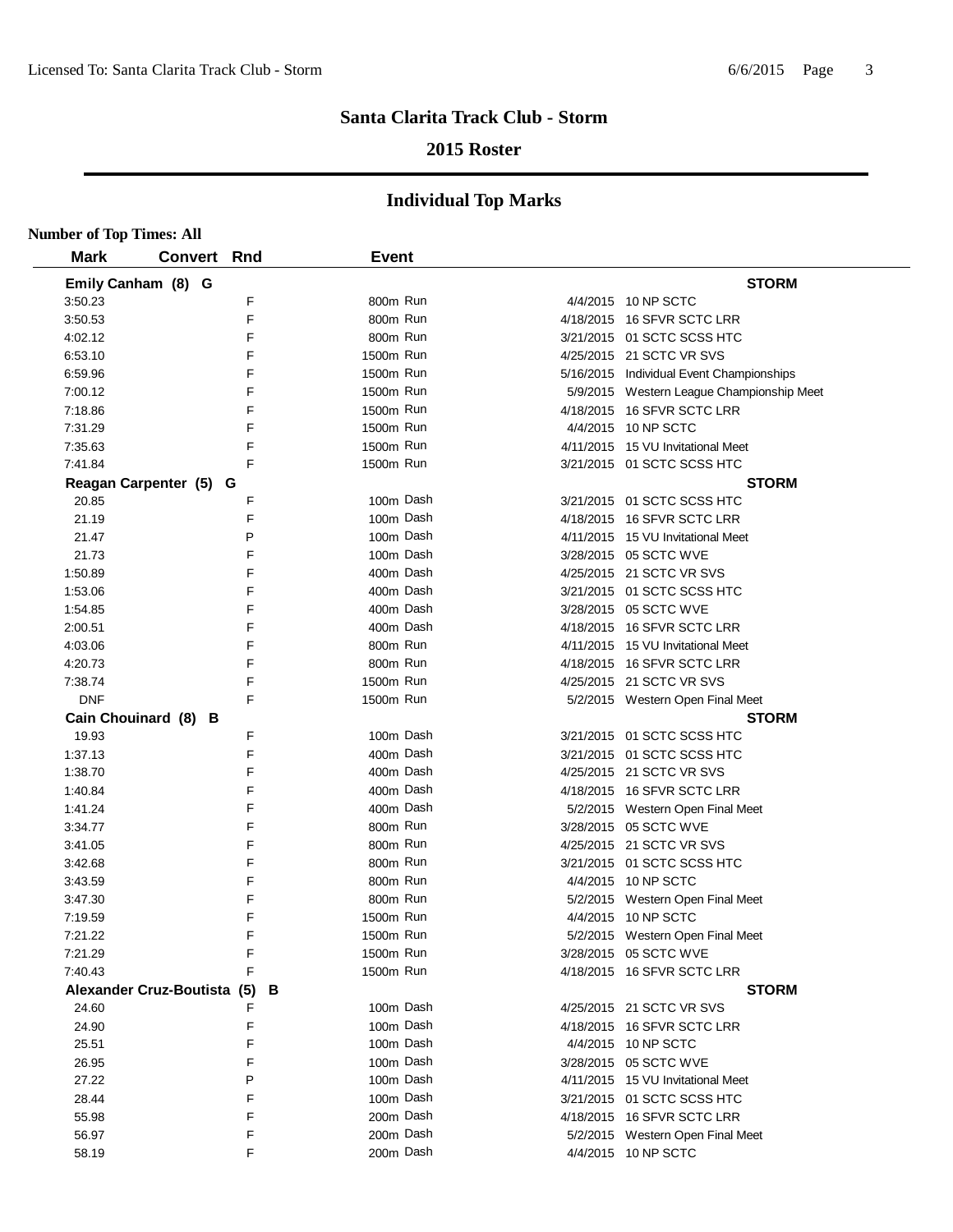## **2015 Roster**

| <b>Number of Top Times: All</b> |                               |   |              |           |                                   |
|---------------------------------|-------------------------------|---|--------------|-----------|-----------------------------------|
| <b>Mark</b>                     | <b>Convert Rnd</b>            |   | <b>Event</b> |           |                                   |
|                                 | Alexander Cruz-Boutista (5) B |   |              |           | <b>STORM</b>                      |
| 1:00.56                         |                               | F | 200m Dash    |           | 4/25/2015 21 SCTC VR SVS          |
| 1:00.64                         |                               | F | 200m Dash    |           | 3/28/2015 05 SCTC WVE             |
| 1:01.79                         |                               | F | 200m Dash    |           | 3/21/2015 01 SCTC SCSS HTC        |
| $6 - 02.00$                     |                               | F |              | Long Jump | 3/21/2015 01 SCTC SCSS HTC        |
| 5-05.50                         |                               | F |              | Long Jump | 3/28/2015 05 SCTC WVE             |
| 3-09.50                         |                               | F |              | Long Jump | 4/25/2015 21 SCTC VR SVS          |
| 3-04.25                         |                               | F |              | Long Jump | 4/18/2015 16 SFVR SCTC LRR        |
| 3-02.50                         |                               | F |              | Long Jump | 5/2/2015 Western Open Final Meet  |
| <b>FOUL</b>                     |                               | F |              | Long Jump | 4/11/2015 15 VU Invitational Meet |
| Chloe Davis (6) G               |                               |   |              |           | <b>STORM</b>                      |
| 20.93                           |                               | F | 100m Dash    |           | 4/4/2015 10 NP SCTC               |
| 21.01                           |                               | F | 100m Dash    |           | 4/25/2015 21 SCTC VR SVS          |
| 22.44                           |                               | F | 100m Dash    |           | 4/18/2015 16 SFVR SCTC LRR        |
| 22.53                           |                               | F | 100m Dash    |           | 3/21/2015 01 SCTC SCSS HTC        |
| 47.83                           |                               | F | 200m Dash    |           | 5/2/2015 Western Open Final Meet  |
| 49.15                           |                               | F | 200m Dash    |           | 4/4/2015 10 NP SCTC               |
| 49.86                           |                               | F | 200m Dash    |           | 3/28/2015 05 SCTC WVE             |
| 7-01.25                         |                               | F |              | Long Jump | 3/28/2015 05 SCTC WVE             |
| 7-01.00                         |                               | F |              | Long Jump | 4/4/2015 10 NP SCTC               |
| 7-00.50                         |                               | F |              | Long Jump | 3/21/2015 01 SCTC SCSS HTC        |
| $6 - 10.25$                     |                               | F |              | Long Jump | 4/25/2015 21 SCTC VR SVS          |
| 6-08.50                         |                               | F |              | Long Jump | 5/2/2015 Western Open Final Meet  |
| 6-04.50                         |                               | F |              | Long Jump | 4/18/2015 16 SFVR SCTC LRR        |
|                                 | Luis DeJesus (7) B            |   |              |           | <b>STORM</b>                      |
| 3:34.00                         |                               | F | 800m Run     |           | 5/2/2015 Western Open Final Meet  |
| 3:35.38                         |                               | F | 800m Run     |           | 3/28/2015 05 SCTC WVE             |
| 3:35.73                         |                               | F | 800m Run     |           | 4/25/2015 21 SCTC VR SVS          |
| 3:56.78                         |                               | F | 800m Run     |           | 4/18/2015 16 SFVR SCTC LRR        |
| 7:06.45                         |                               | F | 1500m Run    |           | 4/4/2015 10 NP SCTC               |
| 7:09.41                         |                               | F | 1500m Run    |           | 5/2/2015 Western Open Final Meet  |
| 7:10.07                         |                               | F | 1500m Run    |           | 3/28/2015 05 SCTC WVE             |
| 7:13.77                         |                               | F | 1500m Run    |           | 3/21/2015 01 SCTC SCSS HTC        |
| 7:18.70                         |                               | F | 1500m Run    |           | 4/18/2015 16 SFVR SCTC LRR        |
| 7:27.20                         |                               | F | 1500m Run    |           | 4/25/2015 21 SCTC VR SVS          |
| 4-02.00                         |                               | F |              | Long Jump | 4/18/2015 16 SFVR SCTC LRR        |
|                                 | Leilani Dobbs (6) G           |   |              |           | <b>STORM</b>                      |
| 23.92                           |                               | F |              | 100m Dash | 4/25/2015 21 SCTC VR SVS          |
| 24.23                           |                               | F |              | 100m Dash | 5/2/2015 Western Open Final Meet  |
| 24.61                           |                               | F | 100m Dash    |           | 4/18/2015 16 SFVR SCTC LRR        |
| 24.94                           |                               | F | 100m Dash    |           | 3/21/2015 01 SCTC SCSS HTC        |
| 4-09.50                         |                               | F |              | Long Jump | 3/21/2015 01 SCTC SCSS HTC        |
| 4-07.00                         |                               | F |              | Long Jump | 4/25/2015 21 SCTC VR SVS          |
| 4-00.00                         |                               | F |              | Long Jump | 4/18/2015 16 SFVR SCTC LRR        |
| 3-01.50                         |                               | F |              | Long Jump | 5/2/2015 Western Open Final Meet  |
| Alana Du (6) G                  |                               |   |              |           | <b>STORM</b>                      |
| 22.28                           |                               | F | 100m Dash    |           | 3/28/2015 05 SCTC WVE             |
| 22.29                           |                               | F | 100m Dash    |           | 3/21/2015 01 SCTC SCSS HTC        |
| 22.42                           |                               | F | 100m Dash    |           | 4/4/2015 10 NP SCTC               |
|                                 |                               |   |              |           |                                   |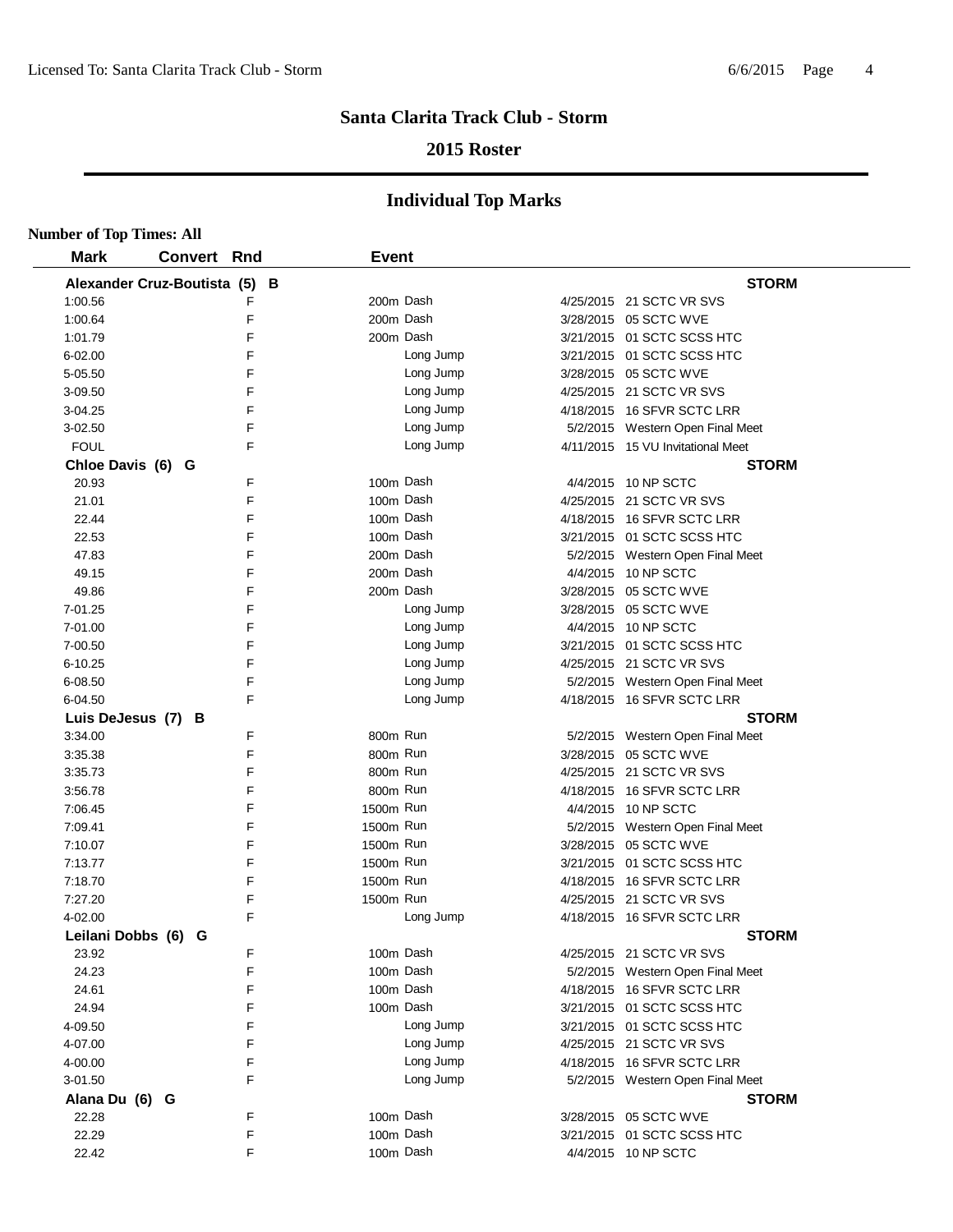## **2015 Roster**

| <b>Number of Top Times: All</b> |             |        |              |           |                                           |
|---------------------------------|-------------|--------|--------------|-----------|-------------------------------------------|
| <b>Mark</b>                     | Convert Rnd |        | <b>Event</b> |           |                                           |
| Alana Du (6) G                  |             |        |              |           | <b>STORM</b>                              |
| 22.42                           |             | F      |              | 100m Dash | 5/2/2015 Western Open Final Meet          |
| 24.03                           |             | F      |              | 100m Dash | 4/25/2015 21 SCTC VR SVS                  |
| 50.51                           |             | F      |              | 200m Dash | 3/21/2015 01 SCTC SCSS HTC                |
| 51.76                           |             | F      |              | 200m Dash | 3/28/2015 05 SCTC WVE                     |
| 52.07                           |             | F      |              | 200m Dash | 4/25/2015 21 SCTC VR SVS                  |
| 1:52.33                         |             | F      |              | 400m Dash | 4/4/2015 10 NP SCTC                       |
| 1:52.77                         |             | F      |              | 400m Dash | 3/28/2015 05 SCTC WVE                     |
| 1:54.25                         |             | E      |              | 400m Dash | 5/2/2015 Western Open Final Meet          |
| Scarlett Fernandez (5) G        |             |        |              |           | <b>STORM</b>                              |
| 1:47.27                         |             | F      |              | 400m Dash | 4/18/2015 16 SFVR SCTC LRR                |
| 1:50.76                         |             | F      |              | 400m Dash | 3/21/2015 01 SCTC SCSS HTC                |
| 1:53.01                         |             | F      |              | 400m Dash | 4/25/2015 21 SCTC VR SVS                  |
| 7:42.20                         |             | F      | 1500m Run    |           | 4/4/2015 10 NP SCTC                       |
| 7:46.60                         |             | F      | 1500m Run    |           | 5/9/2015 Western League Championship Meet |
| 7:57.69                         |             | F      | 1500m Run    |           | 4/18/2015 16 SFVR SCTC LRR                |
| 7:58.09                         |             | F      | 1500m Run    |           | 4/25/2015 21 SCTC VR SVS                  |
| 8:07.26                         |             | F      | 1500m Run    |           | 3/21/2015 01 SCTC SCSS HTC                |
| 6-05.00                         |             | F      |              | Long Jump | 4/18/2015 16 SFVR SCTC LRR                |
| 6-05.00                         |             | F      |              | Long Jump | 4/4/2015 10 NP SCTC                       |
| 5-10.25                         |             | F      |              | Long Jump | 4/25/2015 21 SCTC VR SVS                  |
| 5-09.25                         |             | F      |              | Long Jump | 3/21/2015 01 SCTC SCSS HTC                |
| Elizabeth Fletcher (8) G        |             |        |              |           | <b>STORM</b>                              |
| 6-11.00                         |             | F      |              | Long Jump | 3/21/2015 01 SCTC SCSS HTC                |
| 6-03.50                         |             | F      |              | Long Jump | 4/18/2015 16 SFVR SCTC LRR                |
| <b>FOUL</b>                     |             | E      |              | Long Jump | 4/25/2015 21 SCTC VR SVS                  |
| Noah Flores (8) B               |             |        |              |           | <b>STORM</b>                              |
| 3:28.27                         |             | F      | 800m Run     |           | 5/2/2015 Western Open Final Meet          |
| 3:29.70                         |             | F      | 800m Run     |           | 4/11/2015 15 VU Invitational Meet         |
| 3:30.47                         |             | F      | 800m Run     |           | 4/25/2015 21 SCTC VR SVS                  |
| 3:34.87                         |             | F      | 800m Run     |           | 4/18/2015 16 SFVR SCTC LRR                |
| 6:45.14                         |             | F      | 1500m Run    |           | 4/18/2015 16 SFVR SCTC LRR                |
| 6:49.72                         |             | F      | 1500m Run    |           | 4/25/2015 21 SCTC VR SVS                  |
| 7:00.77                         |             | F      | 1500m Run    |           | 5/2/2015 Western Open Final Meet          |
| Caleb Fredericks (7) B          |             |        |              |           | <b>STORM</b>                              |
| 18.68                           |             | F      |              | 100m Dash | 3/21/2015  01 SCTC SCSS HTC               |
| 1:23.29                         |             | F      |              | 400m Dash | 4/18/2015 16 SFVR SCTC LRR                |
| 1:26.12                         |             | F      |              | 400m Dash | 3/21/2015 01 SCTC SCSS HTC                |
| 1:28.51                         |             | F      |              | 400m Dash | 5/9/2015 Western League Championship Meet |
| 1:34.13                         |             | F      |              | 400m Dash | 3/28/2015 05 SCTC WVE                     |
| 6:11.72                         |             | F      | 1500m Run    |           | 5/9/2015 Western League Championship Meet |
|                                 |             | F      | 1500m Run    |           | 3/21/2015 01 SCTC SCSS HTC                |
| 6:16.12<br>6:16.51              |             | F      | 1500m Run    |           | 3/28/2015 05 SCTC WVE                     |
|                                 |             | F      | 1500m Run    |           | 4/4/2015 10 NP SCTC                       |
| 6:17.50                         |             | F      |              |           |                                           |
| 6:18.64                         |             |        | 1500m Run    |           | 4/25/2015 21 SCTC VR SVS                  |
| 6:19.96                         |             | F<br>F | 1500m Run    |           | 4/18/2015 16 SFVR SCTC LRR                |
| 6:23.47                         |             |        | 1500m Run    |           | 5/16/2015 Individual Event Championships  |
| Ezra Fredericks (6) B           |             |        |              |           | <b>STORM</b>                              |
| 26.77                           |             | F      |              | 100m Dash | 3/21/2015 01 SCTC SCSS HTC                |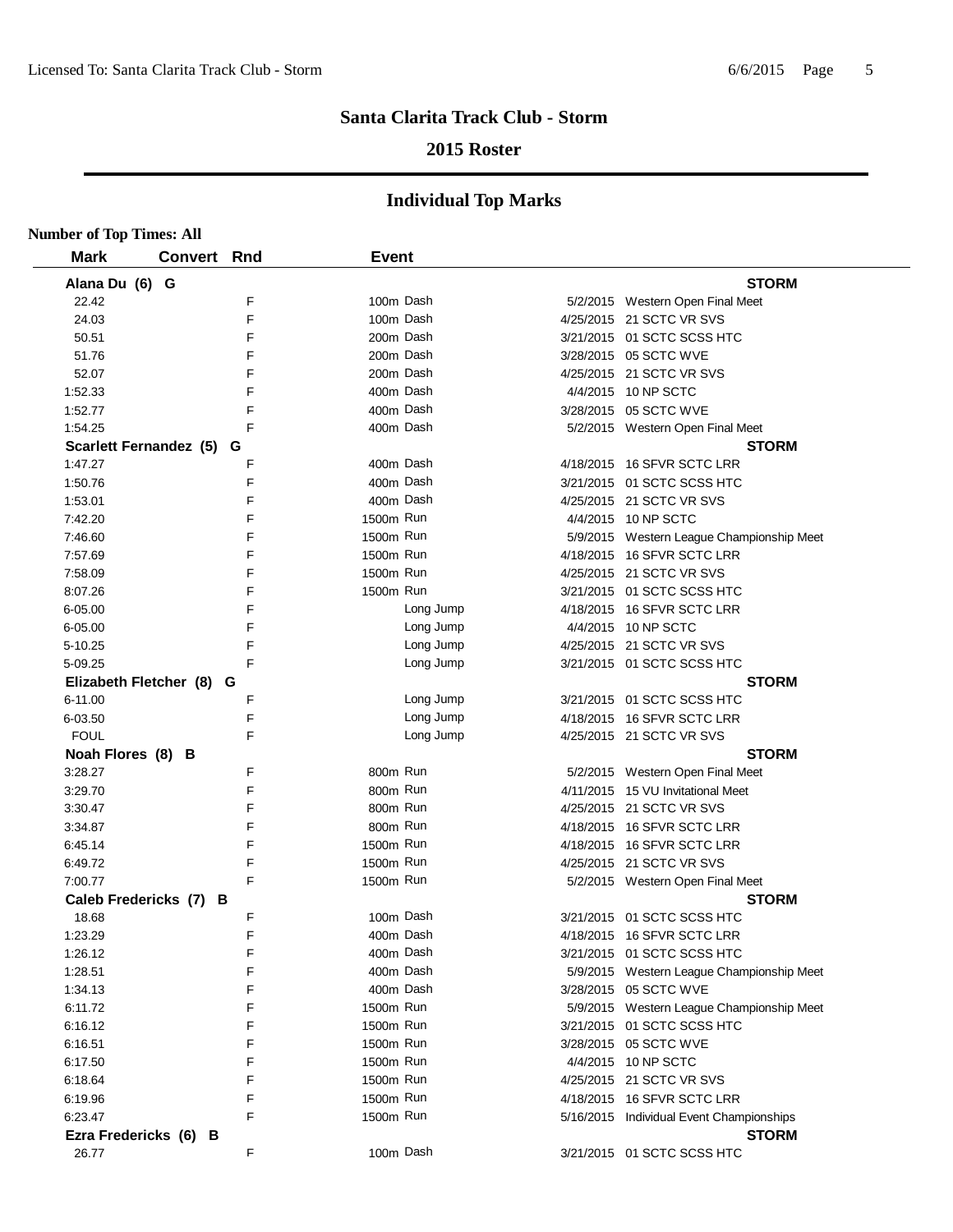## **2015 Roster**

| <b>Number of Top Times: All</b> |                       |     |              |           |                                           |
|---------------------------------|-----------------------|-----|--------------|-----------|-------------------------------------------|
| <b>Mark</b>                     | <b>Convert</b>        | Rnd | <b>Event</b> |           |                                           |
|                                 | Ezra Fredericks (6) B |     |              |           | <b>STORM</b>                              |
| 2:14.41                         |                       | F   | 400m Dash    |           | 4/18/2015 16 SFVR SCTC LRR                |
| 2:15.49                         |                       | F   | 400m Dash    |           | 3/21/2015 01 SCTC SCSS HTC                |
| 2:20.01                         |                       | F   | 400m Dash    |           | 3/28/2015 05 SCTC WVE                     |
| 7:17.47                         |                       | F   | 1500m Run    |           | 5/2/2015 Western Open Final Meet          |
| 8:50.73                         |                       | F   | 1500m Run    |           | 3/21/2015 01 SCTC SCSS HTC                |
| 8:54.59                         |                       | F   | 1500m Run    |           | 4/18/2015 16 SFVR SCTC LRR                |
| 8:56.30                         |                       | F   | 1500m Run    |           | 3/28/2015 05 SCTC WVE                     |
| 8:56.92                         |                       | F   | 1500m Run    |           | 4/25/2015 21 SCTC VR SVS                  |
|                                 | Allison Giem (8) G    |     |              |           | <b>STORM</b>                              |
| 17.67                           |                       | F   | 100m Dash    |           | 4/25/2015 21 SCTC VR SVS                  |
| 17.89                           |                       | P   |              | 100m Dash | 4/11/2015 15 VU Invitational Meet         |
| 18.10                           |                       | E   | 100m Dash    |           | 3/28/2015 05 SCTC WVE                     |
| 18.13                           |                       | F   | 100m Dash    |           | 4/4/2015 10 NP SCTC                       |
| 18.49                           |                       | F   | 100m Dash    |           | 4/18/2015 16 SFVR SCTC LRR                |
| 18.52                           |                       | F   |              | 100m Dash | 3/21/2015 01 SCTC SCSS HTC                |
| $9 - 05.00$                     |                       | F   |              | Long Jump | 5/16/2015 Individual Event Championships  |
| 9-04.75                         |                       | F   |              | Long Jump | 3/28/2015 05 SCTC WVE                     |
| 8-08.00                         |                       | F   |              | Long Jump | 4/25/2015 21 SCTC VR SVS                  |
| 8-06.00                         |                       | F   |              | Long Jump | 5/9/2015 Western League Championship Meet |
| 8-05.25                         |                       | F   |              | Long Jump | 4/4/2015 10 NP SCTC                       |
| 8-00.00                         |                       | F   |              | Long Jump | 4/18/2015 16 SFVR SCTC LRR                |
| 6-10.50                         |                       | F   |              | Long Jump | 4/11/2015 15 VU Invitational Meet         |
| 6-05.00                         |                       | E   |              | Long Jump | 3/21/2015 01 SCTC SCSS HTC                |
|                                 | Brennan Givens (8) B  |     |              |           | <b>STORM</b>                              |
| 1:31.06                         |                       | E   | 400m Dash    |           | 3/21/2015 01 SCTC SCSS HTC                |
| 1:31.98                         |                       | F   | 400m Dash    |           | 3/28/2015 05 SCTC WVE                     |
| 1:34.10                         |                       | F   | 400m Dash    |           | 4/18/2015 16 SFVR SCTC LRR                |
| 1:39.65                         |                       | F   | 400m Dash    |           | 4/4/2015 10 NP SCTC                       |
| 1:40.44                         |                       | F   | 400m Dash    |           | 4/25/2015 21 SCTC VR SVS                  |
| 6:20.89                         |                       | F   | 1500m Run    |           | 5/16/2015 Individual Event Championships  |
| 6:24.78                         |                       | F   | 1500m Run    |           | 5/9/2015 Western League Championship Meet |
| 6:26.40                         |                       | F   | 1500m Run    |           | 4/25/2015 21 SCTC VR SVS                  |
| 6:41.33                         |                       | F   | 1500m Run    |           | 4/18/2015 16 SFVR SCTC LRR                |
| 6:42.75                         |                       | F   | 1500m Run    |           | 4/4/2015 10 NP SCTC                       |
| 6:47.83                         |                       | F   | 1500m Run    |           | 3/28/2015 05 SCTC WVE                     |
| 6:48.89                         |                       | F   | 1500m Run    |           | 3/21/2015 01 SCTC SCSS HTC                |
| 6:59.90                         |                       | F   | 1500m Run    |           | 4/11/2015 15 VU Invitational Meet         |
| 9-01.75                         |                       | F   |              | Long Jump | 5/16/2015 Individual Event Championships  |
| 8-11.25                         |                       | F   |              | Long Jump | 4/18/2015 16 SFVR SCTC LRR                |
| 8-08.00                         |                       | F   |              | Long Jump | 5/9/2015 Western League Championship Meet |
| 8-08.00                         |                       | F   |              | Long Jump | 3/28/2015 05 SCTC WVE                     |
| 8-07.25                         |                       | F   |              | Long Jump | 4/25/2015 21 SCTC VR SVS                  |
| 8-05.00                         |                       | F   |              | Long Jump | 4/4/2015 10 NP SCTC                       |
| 8-01.50                         |                       | F   |              | Long Jump | 4/11/2015 15 VU Invitational Meet         |
| 8-01.00                         |                       | F   |              | Long Jump | 3/21/2015 01 SCTC SCSS HTC                |
| Faith Givens (6) G              |                       |     |              |           | <b>STORM</b>                              |
| 1:50.75                         |                       | F   | 400m Dash    |           | 4/18/2015 16 SFVR SCTC LRR                |
| 1:53.26                         |                       | F   |              | 400m Dash | 4/4/2015 10 NP SCTC                       |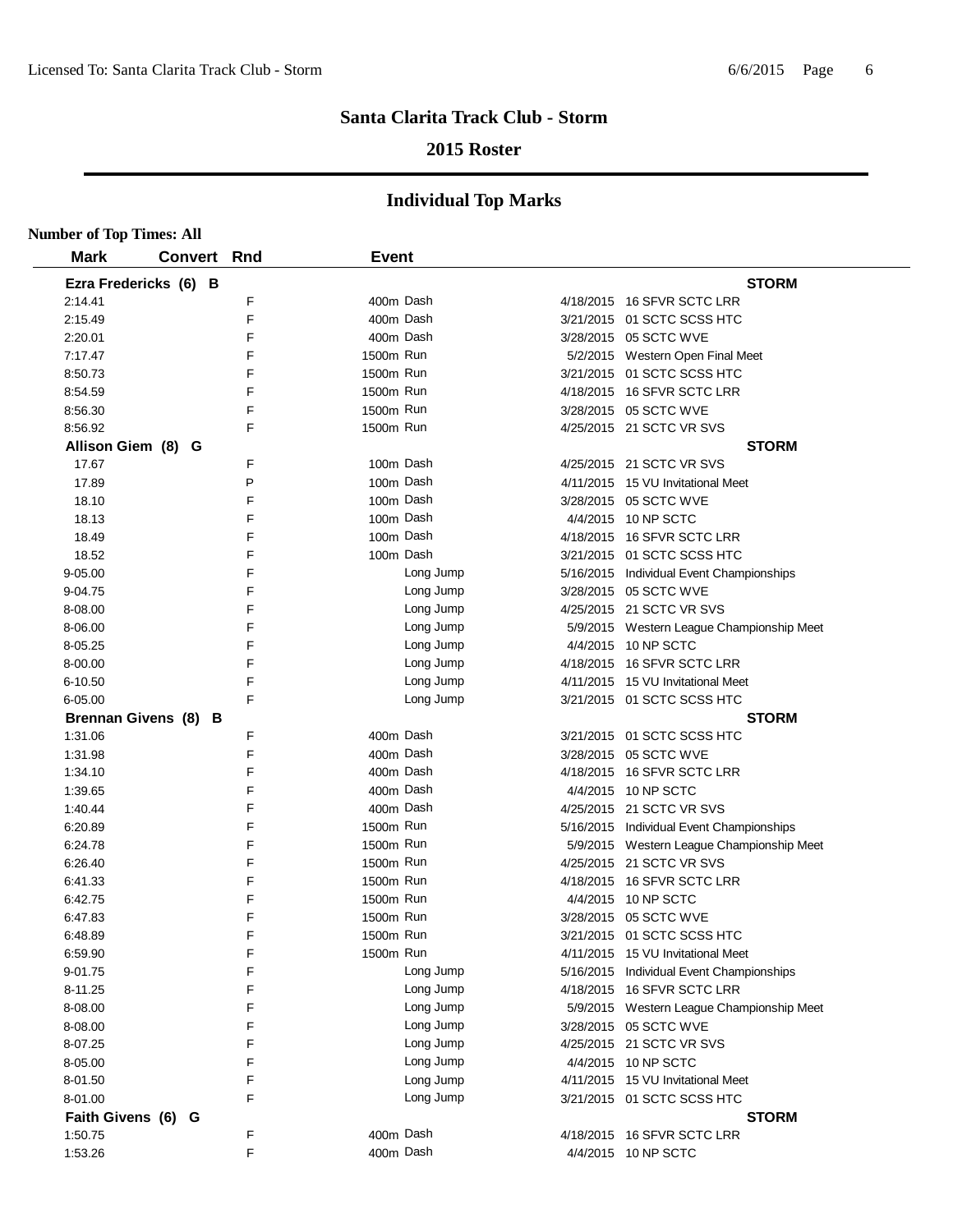## **2015 Roster**

| <b>Number of Top Times: All</b> |                    |        |              |           |                                                  |
|---------------------------------|--------------------|--------|--------------|-----------|--------------------------------------------------|
| <b>Mark</b>                     | <b>Convert Rnd</b> |        | <b>Event</b> |           |                                                  |
| Faith Givens (6) G              |                    |        |              |           | <b>STORM</b>                                     |
| 1:53.47                         |                    | F      | 400m Dash    |           | 4/25/2015 21 SCTC VR SVS                         |
| 1:55.86                         |                    | F      | 400m Dash    |           | 3/28/2015 05 SCTC WVE                            |
| 2:04.86                         |                    | F      |              | 400m Dash | 3/21/2015 01 SCTC SCSS HTC                       |
| 4:06.56                         |                    | F      | 800m Run     |           | 5/2/2015 Western Open Final Meet                 |
| 7:30.26                         |                    | F      | 1500m Run    |           | 5/2/2015 Western Open Final Meet                 |
| 7:37.58                         |                    | F      | 1500m Run    |           | 4/25/2015 21 SCTC VR SVS                         |
| 7:42.22                         |                    | F      | 1500m Run    |           | 4/18/2015 16 SFVR SCTC LRR                       |
| 7:44.02                         |                    | F      | 1500m Run    |           | 4/4/2015 10 NP SCTC                              |
| 8:03.30                         |                    | F      | 1500m Run    |           | 4/11/2015 15 VU Invitational Meet                |
| 8:04.87                         |                    | F      | 1500m Run    |           | 3/28/2015 05 SCTC WVE                            |
| 8:14.89                         |                    | F      | 1500m Run    |           | 3/21/2015 01 SCTC SCSS HTC                       |
| 6-01.50                         |                    | F      |              | Long Jump | 4/4/2015 10 NP SCTC                              |
| 5-09.00                         |                    | F      |              | Long Jump | 4/25/2015 21 SCTC VR SVS                         |
| 5-03.50                         |                    | F      |              | Long Jump | 4/11/2015 15 VU Invitational Meet                |
| 5-00.00                         |                    | F      |              | Long Jump | 3/21/2015 01 SCTC SCSS HTC                       |
| 4-08.00                         |                    | F      |              | Long Jump | 5/2/2015 Western Open Final Meet                 |
| 4-02.50                         |                    | F      |              | Long Jump | 3/28/2015 05 SCTC WVE                            |
| 4-02.00                         |                    | F      |              | Long Jump | 4/18/2015 16 SFVR SCTC LRR                       |
| Joshua Godycki (6) B            |                    |        |              |           | <b>STORM</b>                                     |
| 24.04                           |                    | F      | 100m Dash    |           | 4/25/2015 21 SCTC VR SVS                         |
| 24.47                           |                    | F      |              | 100m Dash | 4/18/2015 16 SFVR SCTC LRR                       |
| 28.03                           |                    | F      | 100m Dash    |           | 5/2/2015 Western Open Final Meet                 |
| 28.06                           |                    | F      | 100m Dash    |           | 4/4/2015 10 NP SCTC                              |
| 28.85                           |                    | F      | 100m Dash    |           | 3/21/2015 01 SCTC SCSS HTC                       |
| 1:06.14                         |                    | F      | 200m Dash    |           | 4/25/2015 21 SCTC VR SVS                         |
| 2-04.50                         |                    | F      |              | Long Jump | 4/18/2015 16 SFVR SCTC LRR                       |
| Alaya Graves-Hogains (5)        |                    | G      |              |           | <b>STORM</b>                                     |
| 18.50                           |                    | F      |              | 100m Dash | 4/25/2015 21 SCTC VR SVS                         |
| 19.61                           |                    | F      |              | 100m Dash | 3/21/2015 01 SCTC SCSS HTC                       |
| 19.70                           |                    | F      | 100m Dash    |           | 5/2/2015 Western Open Final Meet                 |
| 19.86                           |                    | F      | 100m Dash    |           | 3/28/2015 05 SCTC WVE                            |
| 20.10                           |                    | F      |              | 100m Dash | 4/4/2015 10 NP SCTC                              |
| 38.75                           |                    | F      |              | 200m Dash | 4/25/2015 21 SCTC VR SVS                         |
| 42.57                           |                    | F      |              | 200m Dash | 3/21/2015 01 SCTC SCSS HTC                       |
| 43.13                           |                    | F      |              | 200m Dash | 4/4/2015 10 NP SCTC                              |
| 44.81                           |                    | F      |              | 200m Dash | 5/2/2015 Western Open Final Meet                 |
| 1:25.85                         |                    | F      |              | 200m Dash | 4/11/2015 15 VU Invitational Meet                |
| 1:35.50                         |                    | F      |              | 400m Dash | 5/2/2015 Western Open Final Meet                 |
| 1:39.08                         |                    | F      |              | 400m Dash | 3/28/2015 05 SCTC WVE                            |
| 1:39.66                         |                    | F      | 400m Dash    |           | 4/11/2015 15 VU Invitational Meet                |
| 1:41.34                         |                    | F<br>F | 400m Dash    |           | 3/21/2015 01 SCTC SCSS HTC                       |
| 1:41.79                         |                    |        | 400m Dash    |           | 4/18/2015 16 SFVR SCTC LRR                       |
| 1:45.48                         |                    | F      | 400m Dash    |           | 4/4/2015 10 NP SCTC                              |
| 1:45.57                         |                    | F      | 400m Dash    |           | 4/25/2015 21 SCTC VR SVS                         |
| Arielle Greene (6) G<br>20.56   |                    | F      | 100m Dash    |           | <b>STORM</b><br>5/2/2015 Western Open Final Meet |
| 21.73                           |                    | F      | 100m Dash    |           | 4/18/2015 16 SFVR SCTC LRR                       |
| 21.85                           |                    | F      | 100m Dash    |           | 4/25/2015 21 SCTC VR SVS                         |
|                                 |                    |        |              |           |                                                  |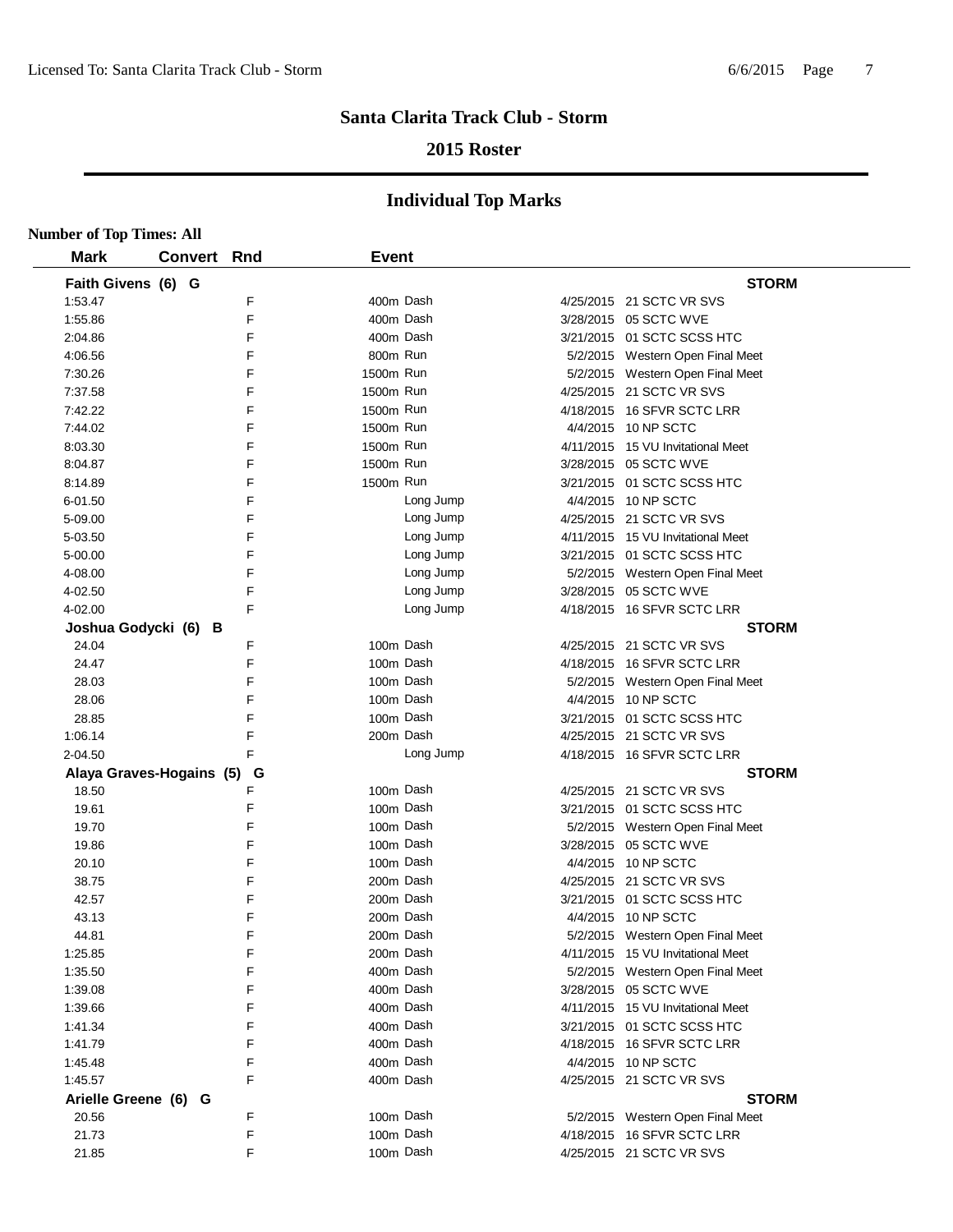## **2015 Roster**

|                    | <b>Number of Top Times: All</b> |     |              |           |  |                                   |  |  |  |  |
|--------------------|---------------------------------|-----|--------------|-----------|--|-----------------------------------|--|--|--|--|
| <b>Mark</b>        | <b>Convert</b>                  | Rnd | <b>Event</b> |           |  |                                   |  |  |  |  |
|                    | Arielle Greene (6) G            |     |              |           |  | <b>STORM</b>                      |  |  |  |  |
| 22.20              |                                 | F   | 100m Dash    |           |  | 4/4/2015 10 NP SCTC               |  |  |  |  |
| 46.73              |                                 | F   |              | 200m Dash |  | 4/25/2015 21 SCTC VR SVS          |  |  |  |  |
| 50.08              |                                 | F   |              | 200m Dash |  | 4/18/2015 16 SFVR SCTC LRR        |  |  |  |  |
| 1:52.23            |                                 | F   |              | 400m Dash |  | 4/11/2015 15 VU Invitational Meet |  |  |  |  |
| 1:55.44            |                                 | F   | 400m Dash    |           |  | 3/21/2015 01 SCTC SCSS HTC        |  |  |  |  |
| 4:20.79            |                                 | F   | 800m Run     |           |  | 4/18/2015 16 SFVR SCTC LRR        |  |  |  |  |
| 8:22.29            |                                 | F   | 1500m Run    |           |  | 4/4/2015 10 NP SCTC               |  |  |  |  |
| 2-04.00            |                                 | F   |              | Long Jump |  | 3/21/2015 01 SCTC SCSS HTC        |  |  |  |  |
| Pilar Guidry (6) G |                                 |     |              |           |  | <b>STORM</b>                      |  |  |  |  |
| 19.21              |                                 | F   | 100m Dash    |           |  | 4/25/2015 21 SCTC VR SVS          |  |  |  |  |
| 20.34              |                                 | F   |              | 100m Dash |  | 4/18/2015 16 SFVR SCTC LRR        |  |  |  |  |
| 21.70              |                                 | P   |              | 100m Dash |  | 4/11/2015 15 VU Invitational Meet |  |  |  |  |
| 8:49.01            |                                 | F   | 1500m Run    |           |  | 4/4/2015 10 NP SCTC               |  |  |  |  |
| 5-10.00            |                                 | F   |              | Long Jump |  | 3/21/2015 01 SCTC SCSS HTC        |  |  |  |  |
| 5-01.00            |                                 | F   |              | Long Jump |  | 4/18/2015 16 SFVR SCTC LRR        |  |  |  |  |
| 4-08.00            |                                 | F   |              | Long Jump |  | 4/25/2015 21 SCTC VR SVS          |  |  |  |  |
| <b>FOUL</b>        |                                 | F   |              | Long Jump |  | 4/11/2015 15 VU Invitational Meet |  |  |  |  |
|                    | Kayla Hargrove (7) G            |     |              |           |  | <b>STORM</b>                      |  |  |  |  |
| 19.90              |                                 | F   |              | 100m Dash |  | 4/25/2015 21 SCTC VR SVS          |  |  |  |  |
| 19.98              |                                 | F   |              | 100m Dash |  | 5/2/2015 Western Open Final Meet  |  |  |  |  |
| 19.99              |                                 | F   |              | 100m Dash |  | 4/18/2015 16 SFVR SCTC LRR        |  |  |  |  |
| 20.68              |                                 | F   |              | 100m Dash |  | 4/4/2015 10 NP SCTC               |  |  |  |  |
| 20.95              |                                 | F   |              | 100m Dash |  | 3/28/2015 05 SCTC WVE             |  |  |  |  |
| 44.59              |                                 | F   | 200m Dash    |           |  | 5/2/2015 Western Open Final Meet  |  |  |  |  |
| 46.13              |                                 | F   |              | 200m Dash |  | 3/21/2015 01 SCTC SCSS HTC        |  |  |  |  |
| 7-03.00            |                                 | F   |              | Long Jump |  | 4/25/2015 21 SCTC VR SVS          |  |  |  |  |
| 6-10.00            |                                 | F   |              | Long Jump |  | 5/2/2015 Western Open Final Meet  |  |  |  |  |
| 6-08.50            |                                 | F   |              | Long Jump |  | 4/18/2015 16 SFVR SCTC LRR        |  |  |  |  |
| 6-07.00            |                                 | F   |              | Long Jump |  | 4/4/2015 10 NP SCTC               |  |  |  |  |
| $6 - 05.50$        |                                 | F   |              | Long Jump |  | 3/21/2015 01 SCTC SCSS HTC        |  |  |  |  |
| 6-00.00            |                                 | F   |              | Long Jump |  | 3/28/2015 05 SCTC WVE             |  |  |  |  |
|                    | Micah Hargrove (6) B            |     |              |           |  | <b>STORM</b>                      |  |  |  |  |
| 19.37              |                                 | F   | 100m Dash    |           |  | 4/25/2015 21 SCTC VR SVS          |  |  |  |  |
| 19.58              |                                 | F   |              | 100m Dash |  | 5/2/2015 Western Open Final Meet  |  |  |  |  |
| 19.78              |                                 | F   |              | 100m Dash |  | 4/18/2015 16 SFVR SCTC LRR        |  |  |  |  |
| 20.31              |                                 | F   |              | 100m Dash |  | 3/28/2015  05 SCTC WVE            |  |  |  |  |
| 20.54              |                                 | F   |              | 100m Dash |  | 4/4/2015 10 NP SCTC               |  |  |  |  |
| 42.75              |                                 | F   |              | 200m Dash |  | 5/2/2015 Western Open Final Meet  |  |  |  |  |
| 46.97              |                                 | F   |              | 200m Dash |  | 3/21/2015 01 SCTC SCSS HTC        |  |  |  |  |
| 2:02.40            |                                 | F   |              | 400m Dash |  | 3/21/2015 01 SCTC SCSS HTC        |  |  |  |  |
| 6-04.00            |                                 | F   |              | Long Jump |  | 3/28/2015 05 SCTC WVE             |  |  |  |  |
| 6-02.00            |                                 | F   |              | Long Jump |  | 5/2/2015 Western Open Final Meet  |  |  |  |  |
| 5-08.50            |                                 | F   |              | Long Jump |  | 4/18/2015 16 SFVR SCTC LRR        |  |  |  |  |
| 5-08.50            |                                 | F   |              | Long Jump |  | 4/4/2015 10 NP SCTC               |  |  |  |  |
| 5-06.50            |                                 | F   |              | Long Jump |  | 4/25/2015 21 SCTC VR SVS          |  |  |  |  |
|                    | Owen Harrison (6) B             |     |              |           |  | <b>STORM</b>                      |  |  |  |  |
| 23.50              |                                 | F   |              | 100m Dash |  | 3/21/2015 01 SCTC SCSS HTC        |  |  |  |  |
| 24.35              |                                 | F   |              | 100m Dash |  | 4/4/2015 10 NP SCTC               |  |  |  |  |
|                    |                                 |     |              |           |  |                                   |  |  |  |  |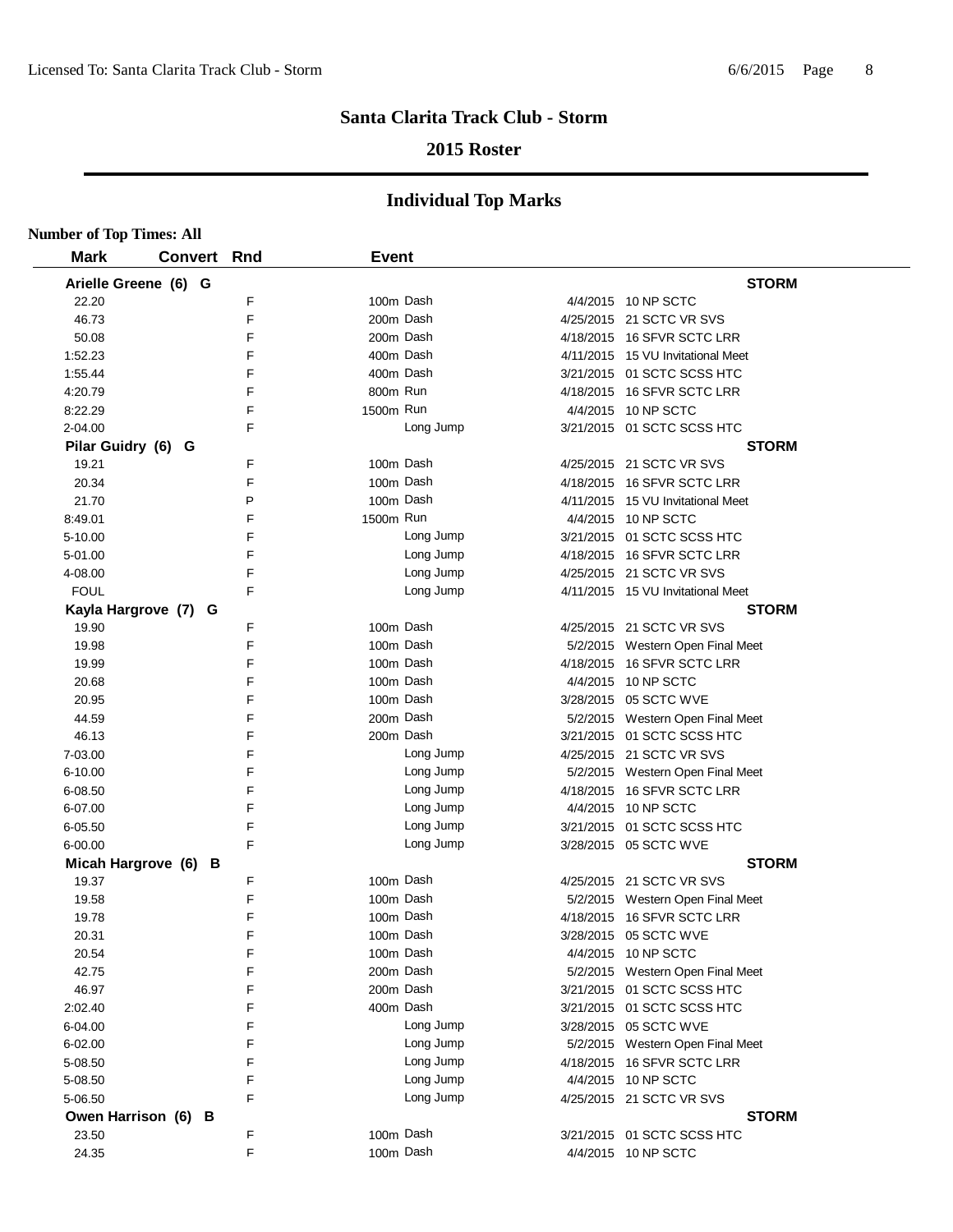## **2015 Roster**

| <b>Number of Top Times: All</b> |                         |     |              |           |                                  |
|---------------------------------|-------------------------|-----|--------------|-----------|----------------------------------|
| <b>Mark</b>                     | <b>Convert</b>          | Rnd | <b>Event</b> |           |                                  |
|                                 | Owen Harrison (6) B     |     |              |           | <b>STORM</b>                     |
| 1:48.08                         |                         | F   | 400m Dash    |           | 4/18/2015 16 SFVR SCTC LRR       |
| 1:50.61                         |                         | F   | 400m Dash    |           | 4/25/2015 21 SCTC VR SVS         |
| 1:56.17                         |                         | F   | 400m Dash    |           | 4/4/2015 10 NP SCTC              |
| 1:57.98                         |                         | F   | 400m Dash    |           | 3/21/2015 01 SCTC SCSS HTC       |
| 6-09.00                         |                         | F   |              | Long Jump | 3/21/2015 01 SCTC SCSS HTC       |
| 5-07.50                         |                         | F   |              | Long Jump | 3/28/2015 05 SCTC WVE            |
| 5-04.00                         |                         | F   |              | Long Jump | 4/18/2015 16 SFVR SCTC LRR       |
| 4-07.00                         |                         | F   |              | Long Jump | 4/25/2015 21 SCTC VR SVS         |
| Robert Hill (5) B               |                         |     |              |           | <b>STORM</b>                     |
| 2:14.61                         |                         | F   | 400m Dash    |           | 3/21/2015 01 SCTC SCSS HTC       |
| 8:40.02                         |                         | F   | 1500m Run    |           | 4/25/2015 21 SCTC VR SVS         |
| 9:01.45                         |                         | F   | 1500m Run    |           | 3/21/2015 01 SCTC SCSS HTC       |
| 9:10.60                         |                         | F   | 1500m Run    |           | 4/18/2015 16 SFVR SCTC LRR       |
| 10:23.00                        |                         | F   | 1500m Run    |           | 3/28/2015 05 SCTC WVE            |
| 3-06.00                         |                         | F   |              | Long Jump | 3/21/2015 01 SCTC SCSS HTC       |
| Brody James (6) B               |                         |     |              |           | <b>STORM</b>                     |
| 18.37                           |                         | F   | 100m Dash    |           | 5/2/2015 Western Open Final Meet |
| 19.05                           |                         | F   | 100m Dash    |           | 4/25/2015 21 SCTC VR SVS         |
| 19.80                           |                         | F   | 100m Dash    |           | 3/28/2015 05 SCTC WVE            |
| 6-07.50                         |                         | F   |              | Long Jump | 4/25/2015 21 SCTC VR SVS         |
| 6-01.00                         |                         | F   |              | Long Jump | 5/2/2015 Western Open Final Meet |
| Nora Kateb (8) G                |                         |     |              |           | <b>STORM</b>                     |
| 22.63                           |                         | F   | 100m Dash    |           | 3/21/2015 01 SCTC SCSS HTC       |
| 3-09.25                         |                         | F   |              | Long Jump | 3/21/2015 01 SCTC SCSS HTC       |
|                                 | Kensington Khalil (6) G |     |              |           | <b>STORM</b>                     |
| 23.20                           |                         | F   | 100m Dash    |           | 4/18/2015 16 SFVR SCTC LRR       |
| 23.25                           |                         | F   | 100m Dash    |           | 4/25/2015 21 SCTC VR SVS         |
| 25.11                           |                         | F   | 100m Dash    |           | 5/2/2015 Western Open Final Meet |
| 25.23                           |                         | F   | 100m Dash    |           | 4/4/2015 10 NP SCTC              |
| 26.07                           |                         | F   | 100m Dash    |           | 3/28/2015 05 SCTC WVE            |
| 32.30                           |                         | F   | 100m Dash    |           | 3/21/2015 01 SCTC SCSS HTC       |
| 6-04.25                         |                         | F   |              | Long Jump | 3/28/2015 05 SCTC WVE            |
| 5-00.00                         |                         | F   |              | Long Jump | 4/4/2015 10 NP SCTC              |
| 4-08.00                         |                         | F   |              | Long Jump | 3/21/2015 01 SCTC SCSS HTC       |
| 4-03.00                         |                         | F   |              | Long Jump | 4/25/2015 21 SCTC VR SVS         |
| 2-07.50                         |                         | F   |              | Long Jump | 5/2/2015 Western Open Final Meet |
| <b>FOUL</b>                     |                         | F   |              | Long Jump | 4/18/2015 16 SFVR SCTC LRR       |
|                                 | Christopher Luna (7) B  |     |              |           | <b>STORM</b>                     |
| 23.36                           |                         | F   | 100m Dash    |           | 4/4/2015 10 NP SCTC              |
| 24.14                           |                         | F   | 100m Dash    |           | 3/28/2015 05 SCTC WVE            |
| 25.38                           |                         | F   | 100m Dash    |           | 5/2/2015 Western Open Final Meet |
| 26.28                           |                         | F   | 100m Dash    |           | 4/18/2015 16 SFVR SCTC LRR       |
| 26.90                           |                         | F   | 100m Dash    |           | 3/21/2015 01 SCTC SCSS HTC       |
| 2:04.10                         |                         | F   | 400m Dash    |           | 4/18/2015 16 SFVR SCTC LRR       |
| 2:18.14                         |                         | F   | 400m Dash    |           | 5/2/2015 Western Open Final Meet |
| 2:18.60                         |                         | F   | 400m Dash    |           | 3/28/2015 05 SCTC WVE            |
| 2:19.34                         |                         | F   | 400m Dash    |           | 3/21/2015 01 SCTC SCSS HTC       |
| 4-10.00                         |                         | F   |              | Long Jump | 3/21/2015 01 SCTC SCSS HTC       |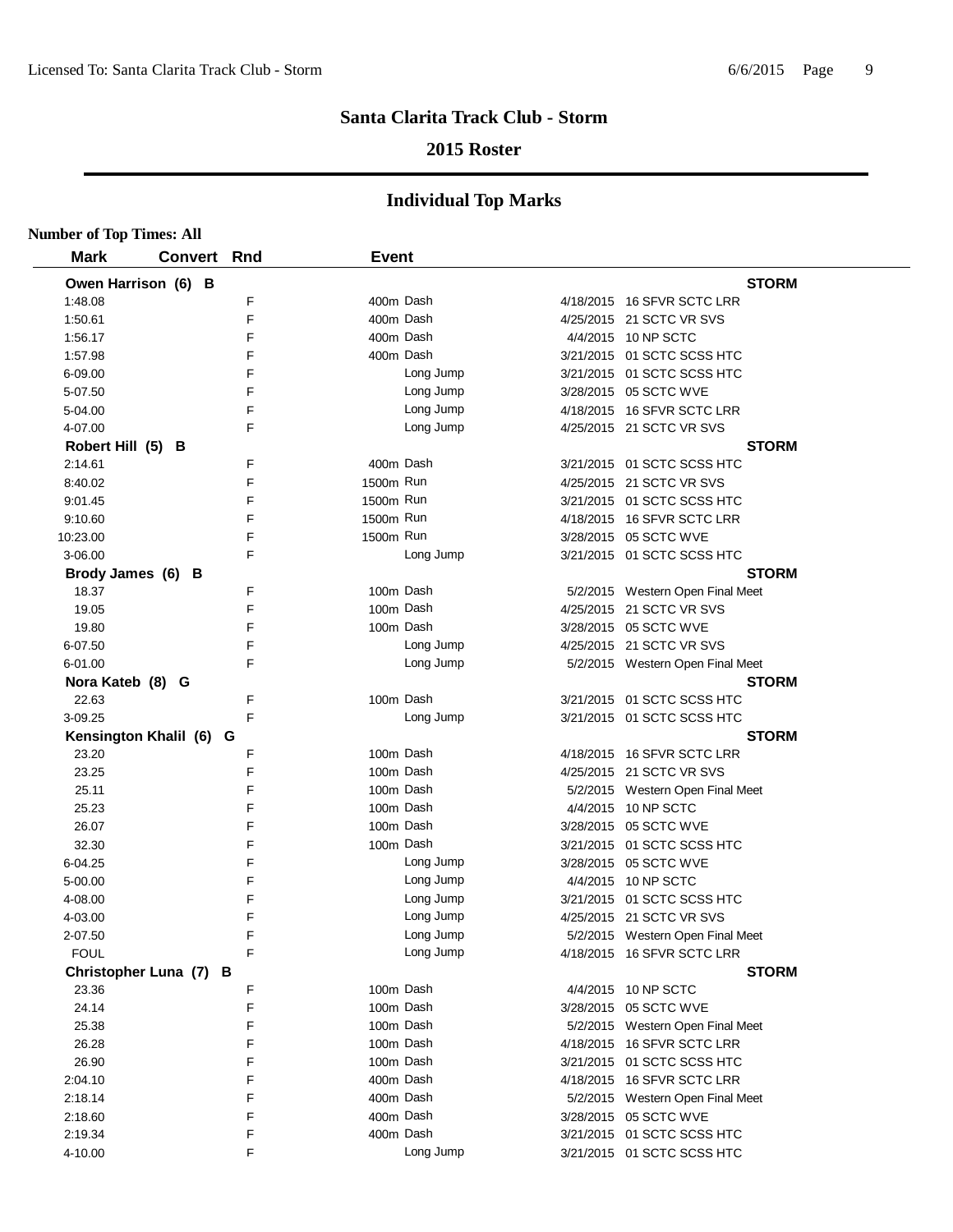## **2015 Roster**

| <b>Number of Top Times: All</b> |                       |   |              |                                   |
|---------------------------------|-----------------------|---|--------------|-----------------------------------|
| <b>Mark</b>                     | <b>Convert Rnd</b>    |   | <b>Event</b> |                                   |
|                                 | Brennan Manskar (6) B |   |              | <b>STORM</b>                      |
| 19.80                           |                       | F | 100m Dash    | 4/25/2015 21 SCTC VR SVS          |
| 19.81                           |                       | F | 100m Dash    | 4/18/2015 16 SFVR SCTC LRR        |
| 19.82                           |                       | F | 100m Dash    | 3/28/2015 05 SCTC WVE             |
| 20.12                           |                       | F | 100m Dash    | 4/4/2015 10 NP SCTC               |
| 20.72                           |                       | F | 100m Dash    | 3/21/2015 01 SCTC SCSS HTC        |
| 25.11                           |                       | E | 100m Dash    | 5/2/2015 Western Open Final Meet  |
| 44.26                           |                       | F | 200m Dash    | 4/18/2015 16 SFVR SCTC LRR        |
| 45.52                           |                       | E | 200m Dash    | 4/25/2015 21 SCTC VR SVS          |
| 46.49                           |                       | F | 200m Dash    | 5/2/2015 Western Open Final Meet  |
| 6-05.00                         |                       | F | Long Jump    | 3/28/2015 05 SCTC WVE             |
| 6-03.00                         |                       | F | Long Jump    | 3/21/2015 01 SCTC SCSS HTC        |
| 5-06.50                         |                       | F | Long Jump    | 4/18/2015 16 SFVR SCTC LRR        |
| 5-06.00                         |                       | F | Long Jump    | 4/4/2015 10 NP SCTC               |
| 4-07.00                         |                       | F | Long Jump    | 4/25/2015 21 SCTC VR SVS          |
|                                 | Julian Martin (7) B   |   |              | <b>STORM</b>                      |
| 18.58                           |                       | F | 100m Dash    | 5/2/2015 Western Open Final Meet  |
| 19.15                           |                       | F | 100m Dash    | 4/25/2015 21 SCTC VR SVS          |
| 19.18                           |                       | F | 100m Dash    | 3/28/2015 05 SCTC WVE             |
| 19.19                           |                       | F | 100m Dash    | 4/4/2015 10 NP SCTC               |
| 19.54                           |                       | F | 100m Dash    | 3/21/2015 01 SCTC SCSS HTC        |
| 7-05.00                         |                       | F | Long Jump    | 5/2/2015 Western Open Final Meet  |
| 7-00.00                         |                       | F | Long Jump    | 4/4/2015 10 NP SCTC               |
| $6 - 11.00$                     |                       | E | Long Jump    | 3/28/2015 05 SCTC WVE             |
| 6-06.50                         |                       | F | Long Jump    | 4/25/2015 21 SCTC VR SVS          |
|                                 | Cayden Milne (6) B    |   |              | <b>STORM</b>                      |
| 21.43                           |                       | F | 100m Dash    | 3/21/2015 01 SCTC SCSS HTC        |
| 5-00.50                         |                       | E | Long Jump    | 3/21/2015 01 SCTC SCSS HTC        |
|                                 | Grace Morgan (8) G    |   |              | <b>STORM</b>                      |
| 18.78                           |                       | F | 100m Dash    | 4/25/2015 21 SCTC VR SVS          |
| 18.78                           |                       | F | 100m Dash    | 5/2/2015 Western Open Final Meet  |
| 18.78                           |                       | F | 100m Dash    | 4/18/2015 16 SFVR SCTC LRR        |
| 19.20                           |                       | P | 100m Dash    | 4/11/2015 15 VU Invitational Meet |
| 19.30                           |                       | F | 100m Dash    | 3/21/2015 01 SCTC SCSS HTC        |
| 1:28.74                         |                       | F | 400m Dash    | 4/18/2015 16 SFVR SCTC LRR        |
| 1:30.28                         |                       | F | 400m Dash    | 5/2/2015 Western Open Final Meet  |
| 1:31.33                         |                       | F | 400m Dash    | 4/11/2015 15 VU Invitational Meet |
| 1:33.92                         |                       | F | 400m Dash    | 4/25/2015 21 SCTC VR SVS          |
| 1:36.12                         |                       | F | 400m Dash    | 3/28/2015 05 SCTC WVE             |
| 1:37.42                         |                       | F | 400m Dash    | 4/4/2015 10 NP SCTC               |
| 6-09.50                         |                       | F | Long Jump    | 3/28/2015 05 SCTC WVE             |
| $6 - 05.25$                     |                       | F | Long Jump    | 4/4/2015 10 NP SCTC               |
| 6-02.00                         |                       | F | Long Jump    | 3/21/2015 01 SCTC SCSS HTC        |
| Rebecca Ng (6) G                |                       |   |              | <b>STORM</b>                      |
| 21.16                           |                       | F | 100m Dash    | 4/18/2015 16 SFVR SCTC LRR        |
| 21.20                           |                       | F | 100m Dash    | 3/21/2015 01 SCTC SCSS HTC        |
| 21.43                           |                       | F | 100m Dash    | 3/28/2015 05 SCTC WVE             |
| 22.10                           |                       | F | 100m Dash    | 4/4/2015 10 NP SCTC               |
| 1:44.66                         |                       | F | 400m Dash    | 5/2/2015 Western Open Final Meet  |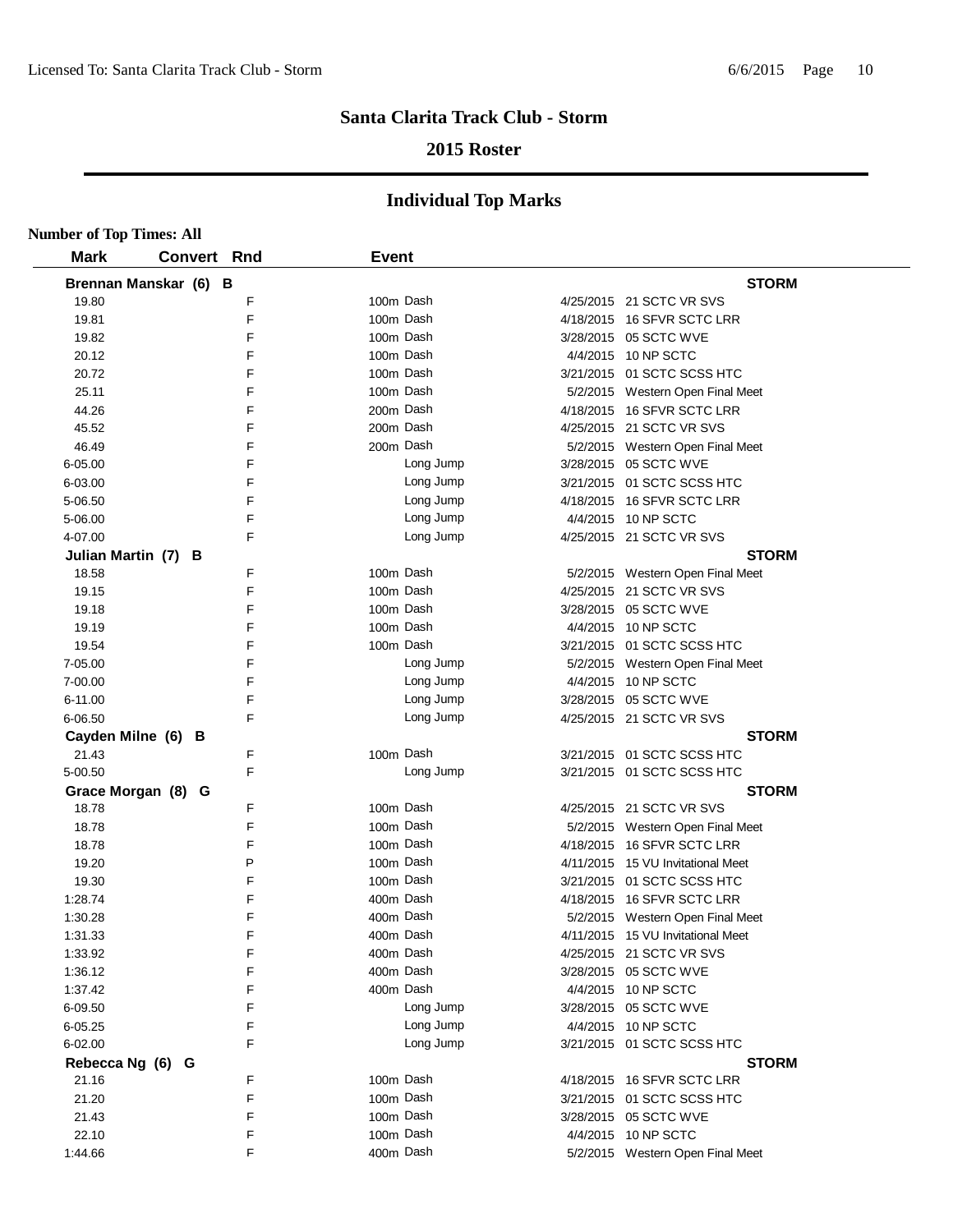## **2015 Roster**

|                     | <b>Number of Top Times: All</b> |                |        |              |                        |  |                                                                 |  |  |  |
|---------------------|---------------------------------|----------------|--------|--------------|------------------------|--|-----------------------------------------------------------------|--|--|--|
| <b>Mark</b>         |                                 | <b>Convert</b> | Rnd    | <b>Event</b> |                        |  |                                                                 |  |  |  |
| Rebecca Ng (6) G    |                                 |                |        |              |                        |  | <b>STORM</b>                                                    |  |  |  |
| 1:46.15             |                                 |                | F      |              | 400m Dash              |  | 4/18/2015 16 SFVR SCTC LRR                                      |  |  |  |
| 1:47.42             |                                 |                | F      |              | 400m Dash              |  | 4/25/2015 21 SCTC VR SVS                                        |  |  |  |
| 1:52.14             |                                 |                | F      |              | 400m Dash              |  | 4/4/2015 10 NP SCTC                                             |  |  |  |
| 3:52.75             |                                 |                | F      | 800m Run     |                        |  | 5/2/2015 Western Open Final Meet                                |  |  |  |
| 4:00.13             |                                 |                | F      | 800m Run     |                        |  | 4/18/2015 16 SFVR SCTC LRR                                      |  |  |  |
| 4:02.08             |                                 |                | F      | 800m Run     |                        |  | 4/25/2015 21 SCTC VR SVS                                        |  |  |  |
| Daniel Nilson (6) B |                                 |                |        |              |                        |  | <b>STORM</b>                                                    |  |  |  |
| 21.18               |                                 |                | F      |              | 100m Dash              |  | 3/28/2015 05 SCTC WVE                                           |  |  |  |
| 22.66               |                                 |                | F      |              | 100m Dash              |  | 3/21/2015 01 SCTC SCSS HTC                                      |  |  |  |
| 43.20               |                                 |                | F      |              | 200m Dash              |  | 5/2/2015 Western Open Final Meet                                |  |  |  |
| 44.47               |                                 |                | F      |              | 200m Dash              |  | 4/18/2015 16 SFVR SCTC LRR                                      |  |  |  |
| 44.53               |                                 |                | F      |              | 200m Dash              |  | 4/25/2015 21 SCTC VR SVS                                        |  |  |  |
| 46.23               |                                 |                | F      |              | 200m Dash              |  | 3/21/2015 01 SCTC SCSS HTC                                      |  |  |  |
| 46.34               |                                 |                | F      |              | 200m Dash              |  | 3/28/2015 05 SCTC WVE                                           |  |  |  |
| 1:40.44             |                                 |                | F      |              | 400m Dash              |  | 5/2/2015 Western Open Final Meet                                |  |  |  |
| 1:42.15             |                                 |                | F      |              | 400m Dash              |  | 4/18/2015 16 SFVR SCTC LRR                                      |  |  |  |
| 1:44.42             |                                 |                | F      |              | 400m Dash              |  | 4/25/2015 21 SCTC VR SVS                                        |  |  |  |
| 7-00.50             |                                 |                | F      |              | Long Jump              |  | 3/28/2015 05 SCTC WVE                                           |  |  |  |
| $6 - 10.00$         |                                 |                | F      |              | Long Jump              |  | 4/18/2015 16 SFVR SCTC LRR                                      |  |  |  |
| 6-08.00             |                                 |                | F      |              | Long Jump              |  | 3/21/2015 01 SCTC SCSS HTC                                      |  |  |  |
| 5-10.50             |                                 |                | F      |              | Long Jump              |  | 5/2/2015 Western Open Final Meet                                |  |  |  |
| 5-08.00             |                                 |                | F      |              | Long Jump              |  | 4/25/2015 21 SCTC VR SVS                                        |  |  |  |
| Caleb Ogbu (8) B    |                                 |                |        |              |                        |  | <b>STORM</b>                                                    |  |  |  |
| 14.94               |                                 |                | F      |              | 100m Dash              |  | 5/16/2015 Individual Event Championships                        |  |  |  |
| 14.96               |                                 |                | F      |              | 100m Dash              |  | 5/9/2015 Western League Championship Meet                       |  |  |  |
| 15.06               |                                 |                | F      |              | 100m Dash              |  | 4/25/2015 21 SCTC VR SVS                                        |  |  |  |
| 15.24               |                                 |                | F      |              | 100m Dash              |  | 4/18/2015 16 SFVR SCTC LRR                                      |  |  |  |
| 15.69               |                                 |                | F      |              | 100m Dash              |  | 3/28/2015 05 SCTC WVE                                           |  |  |  |
| 15.80               |                                 |                | F      |              | 100m Dash              |  | 3/21/2015 01 SCTC SCSS HTC                                      |  |  |  |
| 15.82               |                                 |                | F      |              | 100m Dash              |  | 4/11/2015 15 VU Invitational Meet                               |  |  |  |
| 15.89               |                                 |                | F      |              | 100m Dash              |  | 4/4/2015 10 NP SCTC                                             |  |  |  |
| 15.92               |                                 |                | P      |              | 100m Dash              |  | 4/11/2015 15 VU Invitational Meet                               |  |  |  |
| 31.03               |                                 |                | F      |              | 200m Dash              |  | 5/16/2015 Individual Event Championships                        |  |  |  |
| 31.50               |                                 |                | F      |              | 200m Dash              |  | 5/9/2015 Western League Championship Meet                       |  |  |  |
|                     |                                 |                | F      |              | 200m Dash              |  | 4/18/2015 16 SFVR SCTC LRR                                      |  |  |  |
| 31.65               |                                 |                | F      |              | 200m Dash              |  |                                                                 |  |  |  |
| 32.65               |                                 |                | F      |              | 200m Dash              |  | 4/11/2015 15 VU Invitational Meet<br>3/21/2015 01 SCTC SCSS HTC |  |  |  |
| 33.33               |                                 |                | F      |              |                        |  |                                                                 |  |  |  |
| 33.71               |                                 |                |        |              | 200m Dash              |  | 4/25/2015 21 SCTC VR SVS                                        |  |  |  |
| 33.76               |                                 |                | F<br>F |              | 200m Dash<br>200m Dash |  | 3/28/2015 05 SCTC WVE<br>4/4/2015 10 NP SCTC                    |  |  |  |
| 34.62               |                                 |                |        |              |                        |  |                                                                 |  |  |  |
| 1:15.56             |                                 |                | F<br>F |              | 400m Dash              |  | 5/16/2015 Individual Event Championships                        |  |  |  |
| 1:15.92             |                                 |                |        |              | 400m Dash              |  | 5/9/2015 Western League Championship Meet                       |  |  |  |
| 1:17.05             |                                 |                | F      |              | 400m Dash              |  | 4/25/2015 21 SCTC VR SVS                                        |  |  |  |
| 1:19.60             |                                 |                | F      |              | 400m Dash              |  | 4/18/2015 16 SFVR SCTC LRR                                      |  |  |  |
| 1:21.38             |                                 |                | F      |              | 400m Dash              |  | 4/4/2015 10 NP SCTC                                             |  |  |  |
| 1:27.03             |                                 |                | F      |              | 400m Dash              |  | 3/28/2015 05 SCTC WVE                                           |  |  |  |
| Valerie Ogbu (5) G  |                                 |                |        |              |                        |  | <b>STORM</b>                                                    |  |  |  |
| 18.97               |                                 |                | F      |              | 100m Dash              |  | 4/18/2015 16 SFVR SCTC LRR                                      |  |  |  |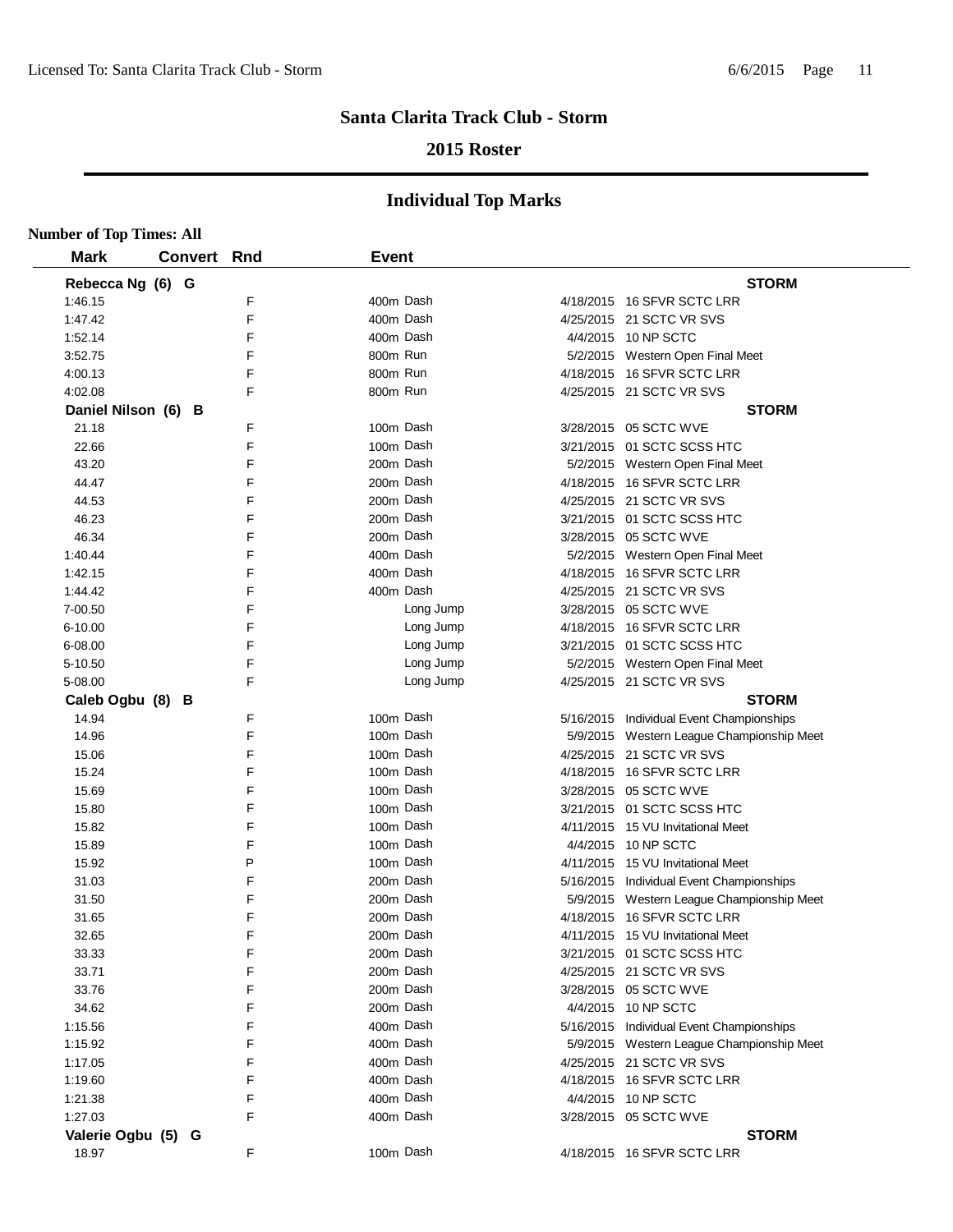## **2015 Roster**

| <b>Number of Top Times: All</b> |             |   |              |           |                                   |
|---------------------------------|-------------|---|--------------|-----------|-----------------------------------|
| <b>Mark</b>                     | Convert Rnd |   | <b>Event</b> |           |                                   |
| Valerie Ogbu (5) G              |             |   |              |           | <b>STORM</b>                      |
| 19.46                           |             | F | 100m Dash    |           | 5/2/2015 Western Open Final Meet  |
| 19.64                           |             | F | 100m Dash    |           | 4/25/2015 21 SCTC VR SVS          |
| 19.89                           |             | F | 100m Dash    |           | 3/21/2015 01 SCTC SCSS HTC        |
| 20.14                           |             | F | 100m Dash    |           | 4/4/2015 10 NP SCTC               |
| 20.26                           |             | P | 100m Dash    |           | 4/11/2015 15 VU Invitational Meet |
| 20.45                           |             | F | 100m Dash    |           | 3/28/2015 05 SCTC WVE             |
| 42.83                           |             | F | 200m Dash    |           | 4/25/2015 21 SCTC VR SVS          |
| 44.46                           |             | F | 200m Dash    |           | 3/21/2015 01 SCTC SCSS HTC        |
| 47.65                           |             | F | 200m Dash    |           | 5/2/2015 Western Open Final Meet  |
| 48.56                           |             | F | 200m Dash    |           | 4/18/2015 16 SFVR SCTC LRR        |
| 48.59                           |             | F | 200m Dash    |           | 4/11/2015 15 VU Invitational Meet |
| 51.91                           |             | F | 200m Dash    |           | 4/4/2015 10 NP SCTC               |
| 52.23                           |             | F | 200m Dash    |           | 3/28/2015 05 SCTC WVE             |
| 2:01.08                         |             | F | 400m Dash    |           | 5/2/2015 Western Open Final Meet  |
| 2:02.13                         |             | F | 400m Dash    |           | 4/4/2015 10 NP SCTC               |
| 2:02.39                         |             | F | 400m Dash    |           | 4/25/2015 21 SCTC VR SVS          |
| 2:04.27                         |             | F | 400m Dash    |           | 4/18/2015 16 SFVR SCTC LRR        |
| 2:07.74                         |             | F | 400m Dash    |           | 3/28/2015 05 SCTC WVE             |
| Raquel Olmos (5) G              |             |   |              |           | <b>STORM</b>                      |
| 22.76                           |             | F | 100m Dash    |           | 4/18/2015 16 SFVR SCTC LRR        |
| 22.90                           |             | F | 100m Dash    |           | 4/25/2015 21 SCTC VR SVS          |
| 22.97                           |             | F | 100m Dash    |           | 5/2/2015 Western Open Final Meet  |
| 24.29                           |             | F | 100m Dash    |           | 3/28/2015 05 SCTC WVE             |
| 1:58.95                         |             | F | 400m Dash    |           | 3/28/2015 05 SCTC WVE             |
| 2:04.54                         |             | F | 400m Dash    |           | 3/21/2015 01 SCTC SCSS HTC        |
| 3-07.25                         |             | F |              | Long Jump | 4/25/2015 21 SCTC VR SVS          |
| 2-07.25                         |             | F |              | Long Jump | 3/21/2015 01 SCTC SCSS HTC        |
| 2-05.00                         |             | F |              | Long Jump | 3/28/2015 05 SCTC WVE             |
| <b>FOUL</b>                     |             | F |              | Long Jump | 4/18/2015 16 SFVR SCTC LRR        |
| Jenna O'Sullivan (6) G          |             |   |              |           | <b>STORM</b>                      |
| 20.94                           |             | F | 100m Dash    |           | 4/18/2015 16 SFVR SCTC LRR        |
| 22.43                           |             | F | 100m Dash    |           | 5/2/2015 Western Open Final Meet  |
| 4:17.91                         |             | F | 800m Run     |           | 3/21/2015 01 SCTC SCSS HTC        |
| 7:12.97                         |             | F | 1500m Run    |           | 5/2/2015 Western Open Final Meet  |
| 7:28.44                         |             | F | 1500m Run    |           | 3/28/2015 05 SCTC WVE             |
| 7:47.08                         |             | F | 1500m Run    |           | 3/21/2015  01 SCTC SCSS HTC       |
| 8:09.32                         |             | F | 1500m Run    |           | 4/4/2015 10 NP SCTC               |
| 7-11.00                         |             | F |              | Long Jump | 4/4/2015 10 NP SCTC               |
| 6-10.00                         |             | F |              | Long Jump | 3/28/2015 05 SCTC WVE             |
| 6-09.00                         |             | F |              | Long Jump | 5/2/2015 Western Open Final Meet  |
| 6-06.00                         |             | F |              | Long Jump | 3/21/2015 01 SCTC SCSS HTC        |
| <b>FOUL</b>                     |             | F |              | Long Jump | 4/18/2015 16 SFVR SCTC LRR        |
| Jared Parada (7) B              |             |   |              |           | <b>STORM</b>                      |
| 17.21                           |             | F | 100m Dash    |           | 5/2/2015 Western Open Final Meet  |
| 17.34                           |             | F | 100m Dash    |           | 3/28/2015 05 SCTC WVE             |
| 17.53                           |             | F | 100m Dash    |           | 4/25/2015 21 SCTC VR SVS          |
| 17.79                           |             | F | 100m Dash    |           | 3/21/2015 01 SCTC SCSS HTC        |
| 18.16                           |             | F | 100m Dash    |           | 4/4/2015 10 NP SCTC               |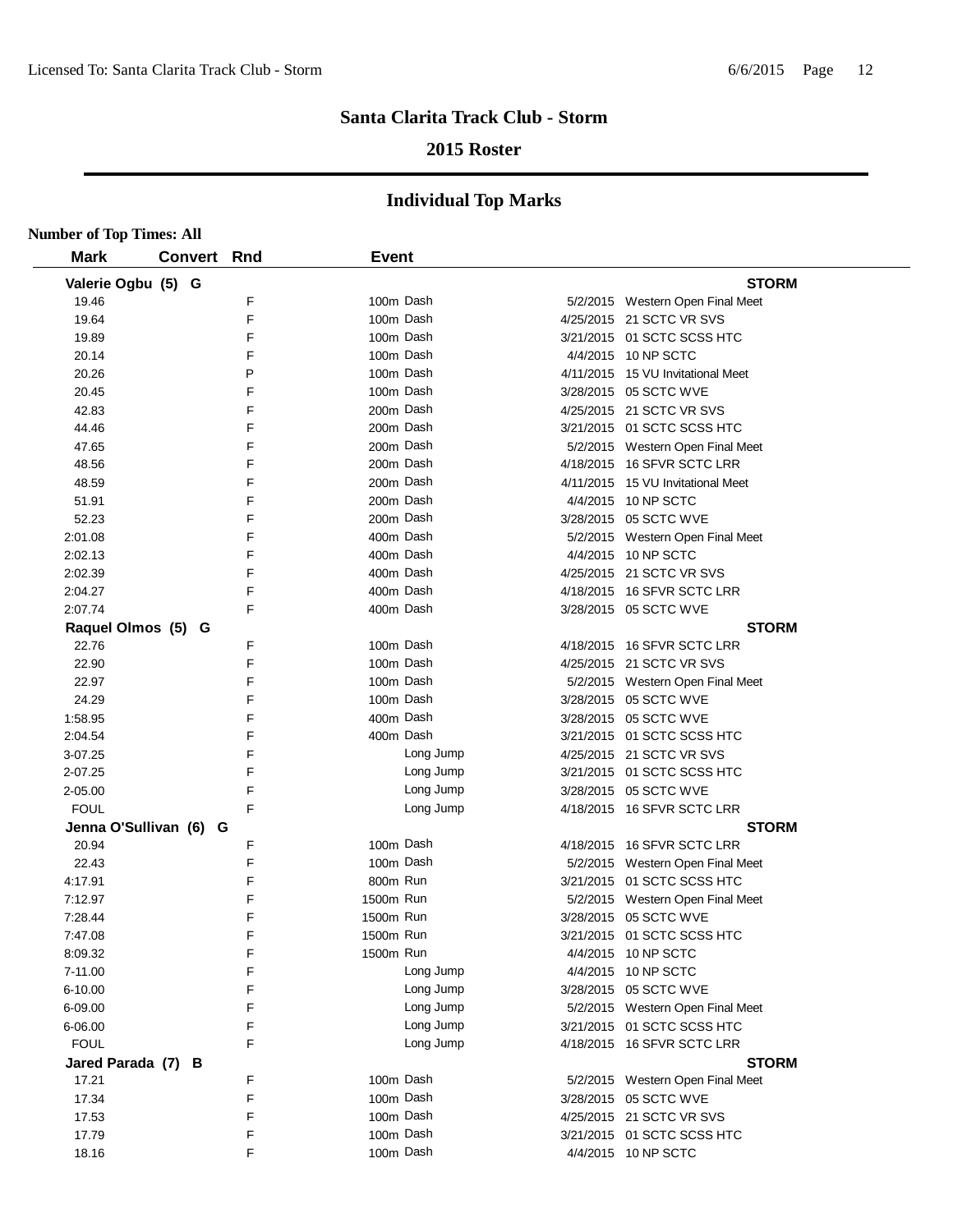## **2015 Roster**

| <b>Number of Top Times: All</b> |             |   |              |           |                                   |
|---------------------------------|-------------|---|--------------|-----------|-----------------------------------|
| <b>Mark</b>                     | Convert Rnd |   | <b>Event</b> |           |                                   |
| Jared Parada (7) B              |             |   |              |           | <b>STORM</b>                      |
| 36.48                           |             | F |              | 200m Dash | 5/2/2015 Western Open Final Meet  |
| 37.23                           |             | F |              | 200m Dash | 4/25/2015 21 SCTC VR SVS          |
| 1:24.94                         |             | F |              | 400m Dash | 3/28/2015 05 SCTC WVE             |
| 1:25.23                         |             | F |              | 400m Dash | 5/2/2015 Western Open Final Meet  |
| 1:29.74                         |             | F |              | 400m Dash | 3/21/2015 01 SCTC SCSS HTC        |
| 1:31.35                         |             | F |              | 400m Dash | 4/25/2015 21 SCTC VR SVS          |
| 1:31.93                         |             | F |              | 400m Dash | 4/4/2015 10 NP SCTC               |
| Ruby Pascarelli (5) G           |             |   |              |           | <b>STORM</b>                      |
| 25.51                           |             | F |              | 100m Dash | 4/4/2015 10 NP SCTC               |
| 2:15.68                         |             | F |              | 400m Dash | 4/25/2015 21 SCTC VR SVS          |
| 2:17.48                         |             | F |              | 400m Dash | 4/18/2015 16 SFVR SCTC LRR        |
| 2:18.53                         |             | F |              | 400m Dash | 3/28/2015 05 SCTC WVE             |
| 2:20.53                         |             | F |              | 400m Dash | 4/4/2015 10 NP SCTC               |
| 2:23.96                         |             | F |              | 400m Dash | 5/2/2015 Western Open Final Meet  |
| 5-01.00                         |             | F |              | Long Jump | 4/4/2015 10 NP SCTC               |
| 4-03.50                         |             | F |              | Long Jump | 4/25/2015 21 SCTC VR SVS          |
| 4-03.00                         |             | F |              | Long Jump | 3/28/2015 05 SCTC WVE             |
| 3-05.50                         |             | F |              | Long Jump | 5/2/2015 Western Open Final Meet  |
| <b>FOUL</b>                     |             | F |              | Long Jump | 4/18/2015 16 SFVR SCTC LRR        |
| Violet Pascarelli (7) G         |             |   |              |           | <b>STORM</b>                      |
| 21.10                           |             | F |              | 100m Dash | 4/4/2015 10 NP SCTC               |
| 1:49.39                         |             | F |              | 400m Dash | 4/4/2015 10 NP SCTC               |
| 1:49.60                         |             | F |              | 400m Dash | 4/25/2015 21 SCTC VR SVS          |
| 1:49.89                         |             | F |              | 400m Dash | 4/18/2015 16 SFVR SCTC LRR        |
| 1:53.99                         |             | F |              | 400m Dash | 5/2/2015 Western Open Final Meet  |
| 1:54.46                         |             | F |              | 400m Dash | 3/28/2015 05 SCTC WVE             |
| 5-00.00                         |             | F |              | Long Jump | 4/4/2015 10 NP SCTC               |
| 4-11.00                         |             | F |              | Long Jump | 4/25/2015 21 SCTC VR SVS          |
| 4-00.50                         |             | F |              | Long Jump | 5/2/2015 Western Open Final Meet  |
| 3-06.00                         |             | F |              | Long Jump | 4/18/2015 16 SFVR SCTC LRR        |
| Gideon Provens (6) B            |             |   |              |           | <b>STORM</b>                      |
| 18.78                           |             | F |              | 100m Dash | 4/18/2015 16 SFVR SCTC LRR        |
| 18.82                           |             | P |              | 100m Dash | 4/11/2015 15 VU Invitational Meet |
| 18.92                           |             | F |              | 100m Dash | 5/2/2015 Western Open Final Meet  |
| 19.16                           |             | F |              | 100m Dash | 3/28/2015 05 SCTC WVE             |
| 19.87                           |             | F |              | 100m Dash | 3/21/2015  01 SCTC SCSS HTC       |
| 19.93                           |             | F |              | 100m Dash | 4/4/2015 10 NP SCTC               |
| 44.08                           |             | F |              | 200m Dash | 4/11/2015 15 VU Invitational Meet |
| 46.60                           |             | F |              | 200m Dash | 3/28/2015 05 SCTC WVE             |
| 49.29                           |             | F |              | 200m Dash | 4/4/2015 10 NP SCTC               |
| 1:46.01                         |             | F |              | 400m Dash | 5/2/2015 Western Open Final Meet  |
| 1:47.06                         |             | F |              | 400m Dash | 3/28/2015 05 SCTC WVE             |
| 4:00.07                         |             | F | 800m Run     |           | 4/18/2015 16 SFVR SCTC LRR        |
| 4:16.64                         |             | F | 800m Run     |           | 4/25/2015 21 SCTC VR SVS          |
| 8:02.39                         |             | F | 1500m Run    |           | 4/25/2015 21 SCTC VR SVS          |
| 6-09.00                         |             | F |              | Long Jump | 3/21/2015 01 SCTC SCSS HTC        |
| Holly Rasplicka (6) G           |             |   |              |           | <b>STORM</b>                      |
| 22.14                           |             | F |              | 100m Dash | 4/25/2015 21 SCTC VR SVS          |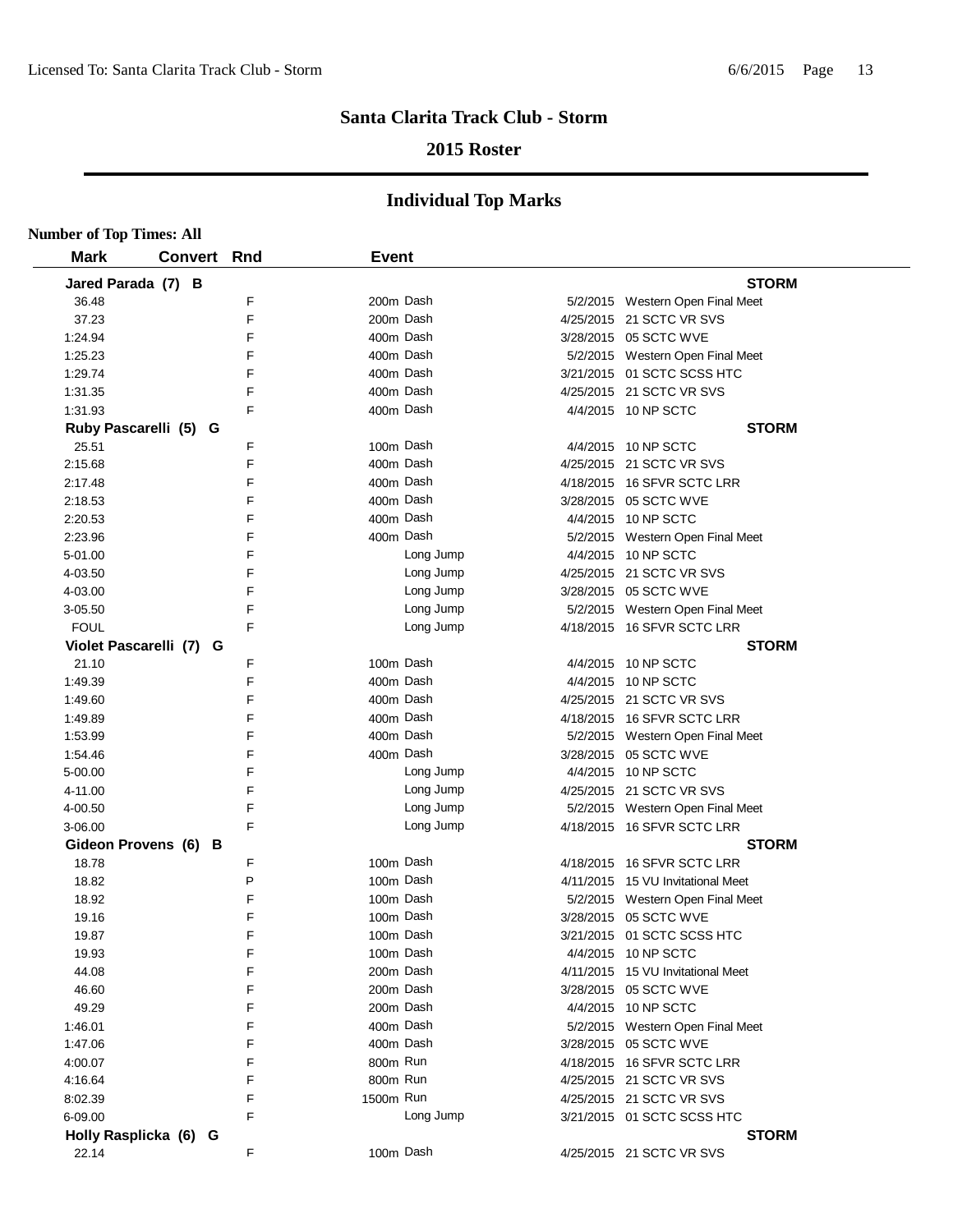## **2015 Roster**

| <b>Number of Top Times: All</b> |                            |     |              |           |                                   |
|---------------------------------|----------------------------|-----|--------------|-----------|-----------------------------------|
| <b>Mark</b>                     | <b>Convert Rnd</b>         |     | <b>Event</b> |           |                                   |
|                                 | Holly Rasplicka (6) G      |     |              |           | <b>STORM</b>                      |
| 22.41                           |                            | F   | 100m Dash    |           | 5/2/2015 Western Open Final Meet  |
| 22.69                           |                            | P   |              | 100m Dash | 4/11/2015 15 VU Invitational Meet |
| 22.80                           |                            | F   |              | 100m Dash | 4/4/2015 10 NP SCTC               |
| 23.40                           |                            | F   |              | 100m Dash | 3/21/2015 01 SCTC SCSS HTC        |
| 1:51.15                         |                            | F   | 400m Dash    |           | 3/21/2015 01 SCTC SCSS HTC        |
| 1:52.12                         |                            | F   | 400m Dash    |           | 4/18/2015 16 SFVR SCTC LRR        |
| 5-04.50                         |                            | F   |              | Long Jump | 4/4/2015 10 NP SCTC               |
| 5-02.25                         |                            | F   |              | Long Jump | 4/25/2015 21 SCTC VR SVS          |
| 4-11.00                         |                            | F   |              | Long Jump | 4/18/2015 16 SFVR SCTC LRR        |
| <b>FOUL</b>                     |                            | F   |              | Long Jump | 5/2/2015 Western Open Final Meet  |
|                                 | Johnny Rodney-Campbell (6) | - в |              |           | <b>STORM</b>                      |
| 7-00.00                         |                            | F   |              | Long Jump | 3/28/2015 05 SCTC WVE             |
|                                 | Emma Roggentien (8) G      |     |              |           | <b>STORM</b>                      |
| 18.84                           |                            | F   | 100m Dash    |           | 5/2/2015 Western Open Final Meet  |
| 18.89                           |                            | F   |              | 100m Dash | 3/28/2015 05 SCTC WVE             |
| 19.10                           |                            | F   |              | 100m Dash | 4/18/2015 16 SFVR SCTC LRR        |
| 19.27                           |                            | F   |              | 100m Dash | 4/25/2015 21 SCTC VR SVS          |
| 19.71                           |                            | F   |              | 100m Dash | 3/21/2015 01 SCTC SCSS HTC        |
| 1:30.57                         |                            | F   |              | 400m Dash | 3/28/2015 05 SCTC WVE             |
| 1:31.71                         |                            | F   |              | 400m Dash | 4/18/2015 16 SFVR SCTC LRR        |
| 1:32.33                         |                            | F   |              | 400m Dash | 5/2/2015 Western Open Final Meet  |
| 1:36.26                         |                            | F   | 400m Dash    |           | 4/25/2015 21 SCTC VR SVS          |
| 1:39.41                         |                            | F   | 400m Dash    |           | 3/21/2015 01 SCTC SCSS HTC        |
| Caleb Romine (6) B              |                            |     |              |           | <b>STORM</b>                      |
| 23.47                           |                            | F   |              | 100m Dash | 3/28/2015 05 SCTC WVE             |
| 23.90                           |                            | F   | 100m Dash    |           | 4/18/2015 16 SFVR SCTC LRR        |
| 2:01.19                         |                            | F   | 400m Dash    |           | 4/25/2015 21 SCTC VR SVS          |
| 2:04.06                         |                            | F   |              | 400m Dash | 3/28/2015 05 SCTC WVE             |
| 2:05.53                         |                            | F   |              | 400m Dash | 4/18/2015 16 SFVR SCTC LRR        |
| 2:06.97                         |                            | F   | 400m Dash    |           | 4/4/2015 10 NP SCTC               |
| Justus Ross (7) B               |                            |     |              |           | <b>STORM</b>                      |
| 18.27                           |                            | F   | 100m Dash    |           | 5/2/2015 Western Open Final Meet  |
| 18.39                           |                            | F   |              | 100m Dash | 4/4/2015 10 NP SCTC               |
| 18.94                           |                            | F   |              | 100m Dash | 4/25/2015 21 SCTC VR SVS          |
| 19.99                           |                            | F   |              | 100m Dash | 3/21/2015  01 SCTC SCSS HTC       |
| 8-01.00                         |                            | F   |              | Long Jump | 3/21/2015 01 SCTC SCSS HTC        |
| 7-05.00                         |                            | F   |              | Long Jump | 4/4/2015 10 NP SCTC               |
| 5-05.50                         |                            | F   |              | Long Jump | 5/2/2015 Western Open Final Meet  |
| 5-05.00                         |                            | F   |              | Long Jump | 4/25/2015 21 SCTC VR SVS          |
| Jack Roth (6) B                 |                            |     |              |           | <b>STORM</b>                      |
| 23.88                           |                            | F   | 100m Dash    |           | 3/28/2015 05 SCTC WVE             |
| 24.12                           |                            | F   |              | 100m Dash | 4/18/2015 16 SFVR SCTC LRR        |
| 24.80                           |                            | F   | 100m Dash    |           | 4/25/2015 21 SCTC VR SVS          |
| 26.75                           |                            | F   |              | 100m Dash | 3/21/2015 01 SCTC SCSS HTC        |
| 1:55.28                         |                            | F   |              | 400m Dash | 4/18/2015 16 SFVR SCTC LRR        |
| 2:02.82                         |                            | F   |              | 400m Dash | 4/25/2015 21 SCTC VR SVS          |
| 2:09.06                         |                            | F   | 400m Dash    |           | 5/2/2015 Western Open Final Meet  |
| 2:10.64                         |                            | F   |              | 400m Dash | 4/4/2015 10 NP SCTC               |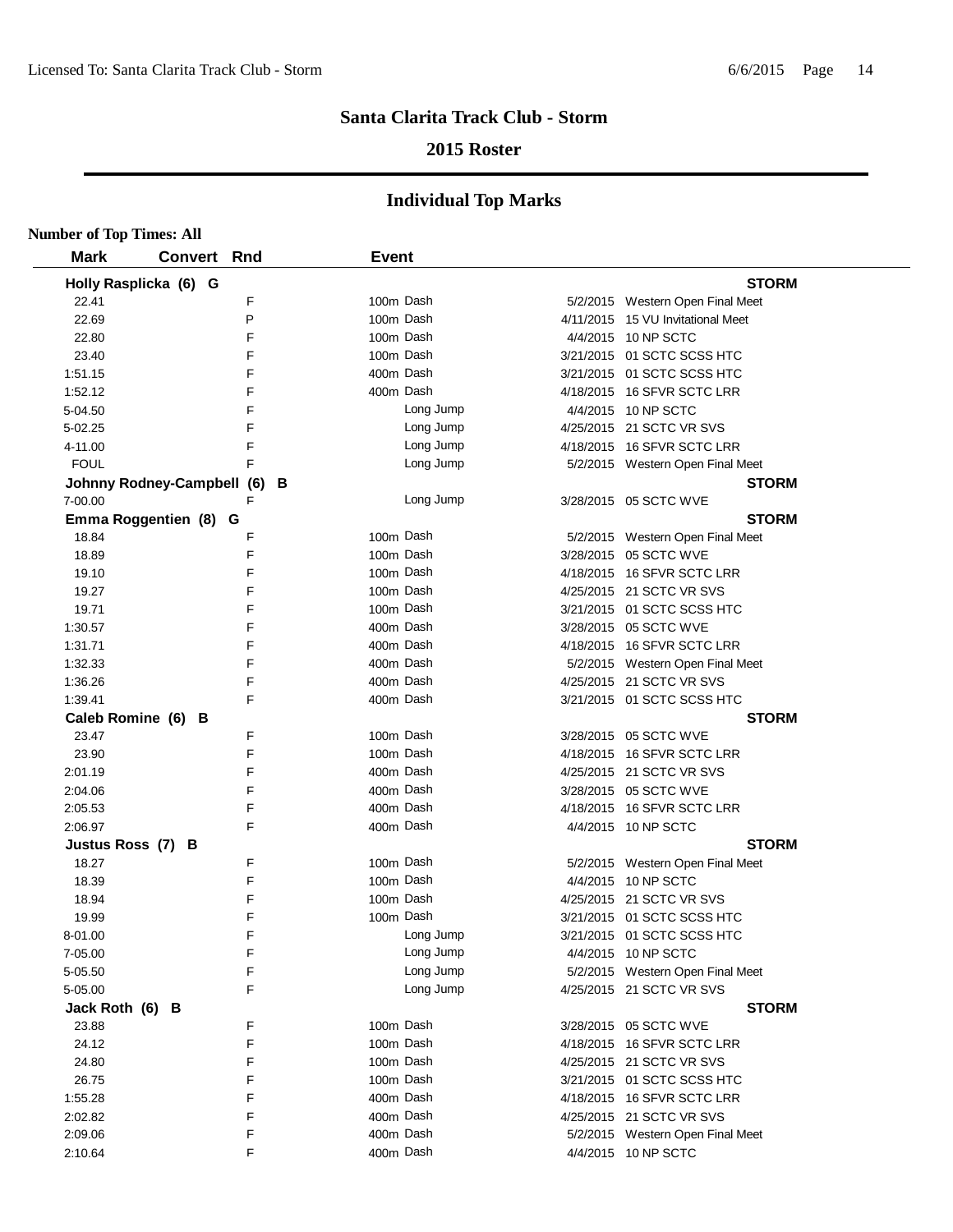## **2015 Roster**

| <b>Number of Top Times: All</b> |                    |   |              |           |                                  |
|---------------------------------|--------------------|---|--------------|-----------|----------------------------------|
| <b>Mark</b>                     | <b>Convert Rnd</b> |   | <b>Event</b> |           |                                  |
| Jack Roth (6) B                 |                    |   |              |           | <b>STORM</b>                     |
| 2:12.12                         |                    | F |              | 400m Dash | 3/21/2015 01 SCTC SCSS HTC       |
| 2-09.00                         |                    | F |              | Long Jump | 3/28/2015 05 SCTC WVE            |
| Lily Shepard (7) G              |                    |   |              |           | <b>STORM</b>                     |
| 22.69                           |                    | F |              | 100m Dash | 4/25/2015 21 SCTC VR SVS         |
| 22.85                           |                    | F |              | 100m Dash | 5/2/2015 Western Open Final Meet |
| 25.79                           |                    | F |              | 100m Dash | 4/18/2015 16 SFVR SCTC LRR       |
| 27.50                           |                    | F |              | 100m Dash | 3/21/2015 01 SCTC SCSS HTC       |
| 52.90                           |                    | F |              | 200m Dash | 3/28/2015 05 SCTC WVE            |
| 53.00                           |                    | F |              | 200m Dash | 4/4/2015 10 NP SCTC              |
| 57.48                           |                    | F |              | 200m Dash | 3/21/2015 01 SCTC SCSS HTC       |
| 1:44.48                         |                    | F |              | 400m Dash | 5/2/2015 Western Open Final Meet |
| 1:51.94                         |                    | F |              | 400m Dash | 4/25/2015 21 SCTC VR SVS         |
| 1:53.77                         |                    | F |              | 400m Dash | 4/18/2015 16 SFVR SCTC LRR       |
| 1:56.72                         |                    | F |              | 400m Dash | 4/4/2015 10 NP SCTC              |
| 5-04.00                         |                    | F |              | Long Jump | 4/4/2015 10 NP SCTC              |
| 4-10.00                         |                    | F |              | Long Jump | 5/2/2015 Western Open Final Meet |
| 4-06.00                         |                    | F |              | Long Jump | 4/25/2015 21 SCTC VR SVS         |
| 4-05.00                         |                    | F |              | Long Jump | 4/18/2015 16 SFVR SCTC LRR       |
| 4-04.50                         |                    | F |              | Long Jump | 3/28/2015 05 SCTC WVE            |
| 3-00.25                         |                    | F |              | Long Jump | 3/21/2015 01 SCTC SCSS HTC       |
| Molly Shepard (5) G             |                    |   |              |           | <b>STORM</b>                     |
| 27.21                           |                    | F |              | 100m Dash | 4/18/2015 16 SFVR SCTC LRR       |
| 27.41                           |                    | F |              | 100m Dash | 5/2/2015 Western Open Final Meet |
| 27.59                           |                    | F |              | 100m Dash | 4/25/2015 21 SCTC VR SVS         |
| 28.53                           |                    | F |              | 100m Dash | 4/4/2015 10 NP SCTC              |
| 29.30                           |                    | F |              | 100m Dash | 3/21/2015 01 SCTC SCSS HTC       |
| 57.83                           |                    | F |              | 200m Dash | 4/18/2015 16 SFVR SCTC LRR       |
| 59.16                           |                    | F |              | 200m Dash | 4/25/2015 21 SCTC VR SVS         |
| 1:00.47                         |                    | F |              | 200m Dash | 5/2/2015 Western Open Final Meet |
| 1:02.99                         |                    | F |              | 200m Dash | 3/28/2015 05 SCTC WVE            |
| 1:03.24                         |                    | F |              | 200m Dash | 3/21/2015 01 SCTC SCSS HTC       |
| 1:03.79                         |                    | F |              | 200m Dash | 4/4/2015 10 NP SCTC              |
| 3-06.00                         |                    | F |              | Long Jump | 4/4/2015 10 NP SCTC              |
| 3-02.00                         |                    | F |              | Long Jump | 4/25/2015 21 SCTC VR SVS         |
| 3-00.50                         |                    | F |              | Long Jump | 5/2/2015 Western Open Final Meet |
| 2-10.50                         |                    | F |              | Long Jump | 4/18/2015 16 SFVR SCTC LRR       |
| 2-07.00                         |                    | F |              | Long Jump | 3/28/2015 05 SCTC WVE            |
| 2-04.00                         |                    | F |              | Long Jump | 3/21/2015 01 SCTC SCSS HTC       |
| Wyatt Shields (8) B             |                    |   |              |           | <b>STORM</b>                     |
| 18.10                           |                    | F |              | 100m Dash | 5/2/2015 Western Open Final Meet |
| 18.26                           |                    | F |              | 100m Dash | 4/25/2015 21 SCTC VR SVS         |
| 18.49                           |                    | F |              | 100m Dash | 4/4/2015 10 NP SCTC              |
| 37.81                           |                    | F |              | 200m Dash | 5/2/2015 Western Open Final Meet |
| 38.73                           |                    | F |              | 200m Dash | 4/25/2015 21 SCTC VR SVS         |
| 1:25.45                         |                    | F |              | 400m Dash | 5/2/2015 Western Open Final Meet |
| 1:27.70                         |                    | F |              | 400m Dash | 4/18/2015 16 SFVR SCTC LRR       |
| 1:29.65                         |                    | F |              | 400m Dash | 4/25/2015 21 SCTC VR SVS         |
| 1:31.66                         |                    | F |              | 400m Dash | 4/4/2015 10 NP SCTC              |
|                                 |                    |   |              |           |                                  |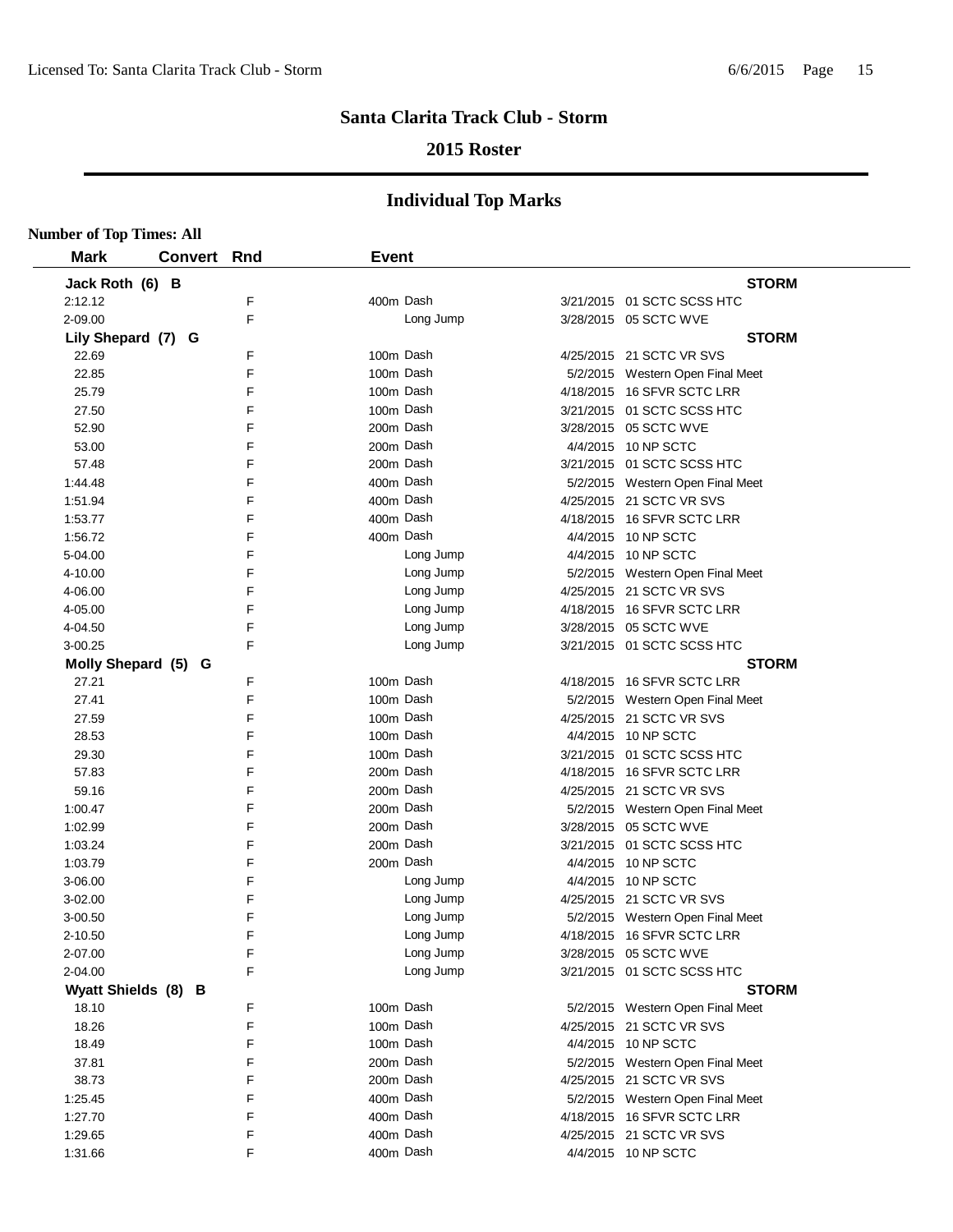## **2015 Roster**

| <b>Number of Top Times: All</b> |                        |   |              |           |                                           |
|---------------------------------|------------------------|---|--------------|-----------|-------------------------------------------|
| <b>Mark</b>                     | <b>Convert Rnd</b>     |   | <b>Event</b> |           |                                           |
| Wyatt Shields (8) B             |                        |   |              |           | <b>STORM</b>                              |
| 8-05.25                         |                        | F |              | Long Jump | 4/18/2015 16 SFVR SCTC LRR                |
| 8-05.25                         |                        | F |              | Long Jump | 3/28/2015 05 SCTC WVE                     |
| 6-11.00                         |                        | F |              | Long Jump | 3/21/2015 01 SCTC SCSS HTC                |
|                                 | Francesca Siebaldi (7) | G |              |           | <b>STORM</b>                              |
| 19.42                           |                        | F |              | 100m Dash | 4/25/2015 21 SCTC VR SVS                  |
| 19.75                           |                        | F |              | 100m Dash | 4/18/2015 16 SFVR SCTC LRR                |
| 19.86                           |                        | F |              | 100m Dash | 3/21/2015 01 SCTC SCSS HTC                |
| 19.97                           |                        | F |              | 100m Dash | 3/28/2015 05 SCTC WVE                     |
| 41.07                           |                        | F |              | 200m Dash | 4/18/2015 16 SFVR SCTC LRR                |
| 42.55                           |                        | F |              | 200m Dash | 4/25/2015 21 SCTC VR SVS                  |
| 44.49                           |                        | F |              | 200m Dash | 3/28/2015 05 SCTC WVE                     |
| 57.66                           |                        | F |              | 200m Dash | 3/21/2015 01 SCTC SCSS HTC                |
| 1:36.15                         |                        | F |              | 400m Dash | 4/18/2015 16 SFVR SCTC LRR                |
| 1:36.23                         |                        | F |              | 400m Dash | 3/21/2015 01 SCTC SCSS HTC                |
| 1:40.92                         |                        | F |              | 400m Dash | 3/28/2015 05 SCTC WVE                     |
| 1:42.51                         |                        | F |              | 400m Dash | 4/25/2015 21 SCTC VR SVS                  |
|                                 | Michael Smilanich (7)  | в |              |           | <b>STORM</b>                              |
| 27.86                           |                        | F |              | 100m Dash | 3/21/2015 01 SCTC SCSS HTC                |
| 3-04.00                         |                        | F |              | Long Jump | 3/21/2015 01 SCTC SCSS HTC                |
| Lucas Solis (7) B               |                        |   |              |           | <b>STORM</b>                              |
| 5-04.00                         |                        | F |              | Long Jump | 3/21/2015 01 SCTC SCSS HTC                |
| 1-10.00                         |                        | F |              | Long Jump | 4/25/2015 21 SCTC VR SVS                  |
| Sidney Stella (6) G             |                        |   |              |           | <b>STORM</b>                              |
| 20.39                           |                        | F |              | 100m Dash | 3/28/2015 05 SCTC WVE                     |
| 20.63                           |                        | F |              | 100m Dash | 3/21/2015 01 SCTC SCSS HTC                |
| 1:40.73                         |                        | F |              | 400m Dash | 3/28/2015 05 SCTC WVE                     |
| 1:41.70                         |                        | F |              | 400m Dash | 4/25/2015 21 SCTC VR SVS                  |
| 1:45.19                         |                        | F |              | 400m Dash | 3/21/2015 01 SCTC SCSS HTC                |
| 1:48.10                         |                        | F |              | 400m Dash | 4/4/2015 10 NP SCTC                       |
| 1:49.58                         |                        | F |              | 400m Dash | 4/18/2015 16 SFVR SCTC LRR                |
| 7:07.26                         |                        | F | 1500m Run    |           | 4/25/2015 21 SCTC VR SVS                  |
| 7:32.96                         |                        | F | 1500m Run    |           | 5/9/2015 Western League Championship Meet |
| 7:42.45                         |                        | F | 1500m Run    |           | 4/18/2015 16 SFVR SCTC LRR                |
| 7-05.00                         |                        | F |              | Long Jump | 3/21/2015 01 SCTC SCSS HTC                |
| 6-11.00                         |                        | F |              | Long Jump | 5/9/2015 Western League Championship Meet |
| 6-08.00                         |                        | F |              | Long Jump | 3/28/2015 05 SCTC WVE                     |
| 6-06.00                         |                        | F |              | Long Jump | 4/4/2015 10 NP SCTC                       |
| <b>FOUL</b>                     |                        | F |              | Long Jump | 5/16/2015 Individual Event Championships  |
| <b>FOUL</b>                     |                        | F |              | Long Jump | 4/25/2015 21 SCTC VR SVS                  |
| Ella Strang (7) G               |                        |   |              |           | <b>STORM</b>                              |
| 22.48                           |                        | F |              | 100m Dash | 4/25/2015 21 SCTC VR SVS                  |
| 22.78                           |                        | F |              | 100m Dash | 3/21/2015 01 SCTC SCSS HTC                |
| 52.75                           |                        | F |              | 200m Dash | 3/21/2015 01 SCTC SCSS HTC                |
| 1:57.07                         |                        | F |              | 400m Dash | 3/21/2015 01 SCTC SCSS HTC                |
| 2:26.12                         |                        | F |              | 400m Dash | 5/2/2015 Western Open Final Meet          |
|                                 | Chloe Van Gessel (8) G |   |              |           | <b>STORM</b>                              |
| 19.22                           |                        | F |              | 100m Dash | 4/25/2015 21 SCTC VR SVS                  |
| 19.22                           |                        | F |              | 100m Dash | 4/18/2015 16 SFVR SCTC LRR                |
|                                 |                        |   |              |           |                                           |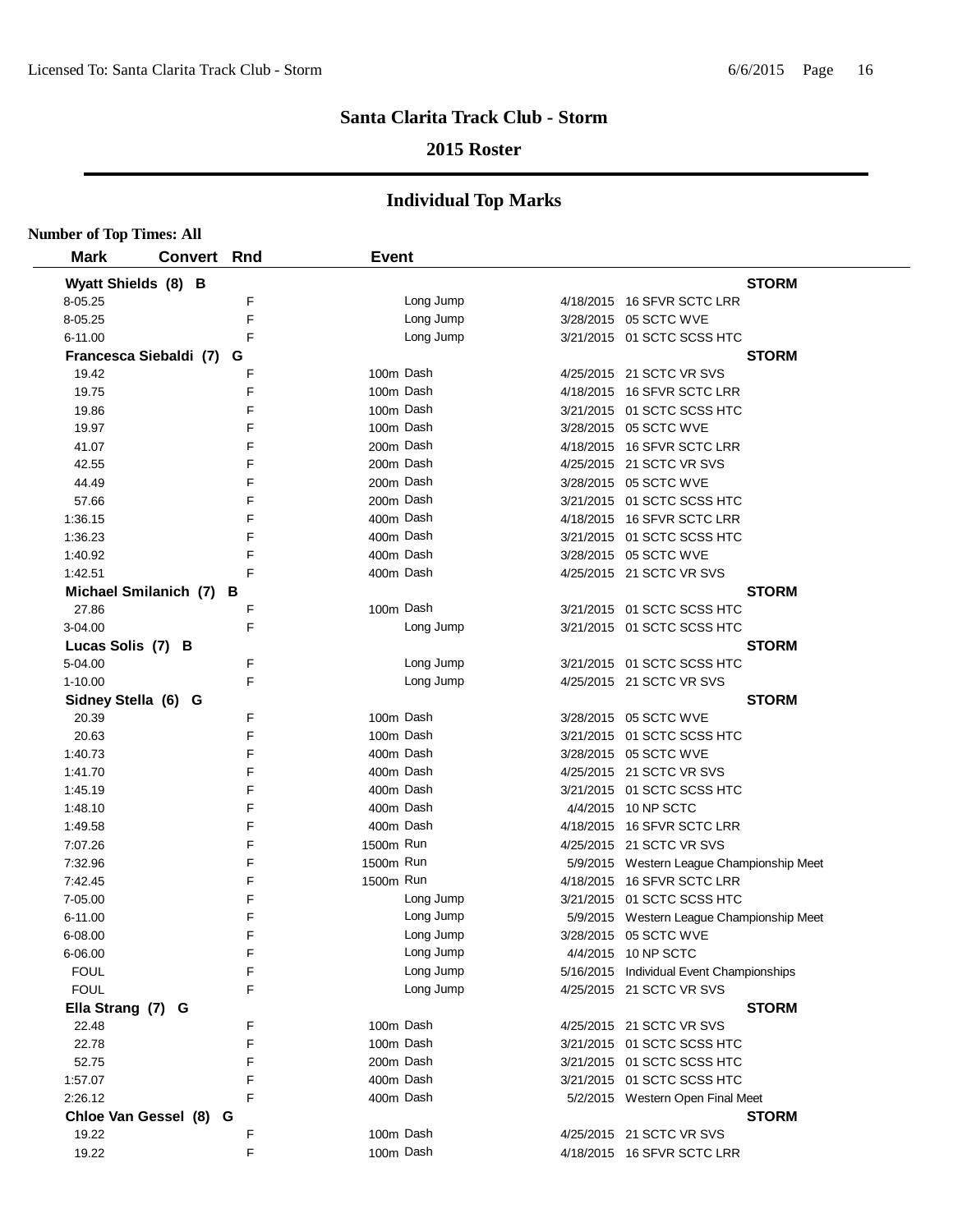## **2015 Roster**

| <b>Number of Top Times: All</b> |                        |   |              |           |                                   |
|---------------------------------|------------------------|---|--------------|-----------|-----------------------------------|
| <b>Mark</b>                     | <b>Convert Rnd</b>     |   | <b>Event</b> |           |                                   |
|                                 | Chloe Van Gessel (8) G |   |              |           | <b>STORM</b>                      |
| 19.27                           |                        | F | 100m Dash    |           | 5/2/2015 Western Open Final Meet  |
| 19.33                           |                        | F | 100m Dash    |           | 3/28/2015 05 SCTC WVE             |
| 20.01                           |                        | F | 100m Dash    |           | 3/21/2015 01 SCTC SCSS HTC        |
| 43.80                           |                        | F | 200m Dash    |           | 4/11/2015 15 VU Invitational Meet |
| 1:36.16                         |                        | F | 400m Dash    |           | 4/18/2015 16 SFVR SCTC LRR        |
| 1:39.03                         |                        | F | 400m Dash    |           | 5/2/2015 Western Open Final Meet  |
| 1:40.56                         |                        | F | 400m Dash    |           | 4/25/2015 21 SCTC VR SVS          |
| 1:40.94                         |                        | F | 400m Dash    |           | 3/21/2015 01 SCTC SCSS HTC        |
| 1:44.89                         |                        | F | 400m Dash    |           | 3/28/2015 05 SCTC WVE             |
|                                 | Madeleine Vielma (8) G |   |              |           | <b>STORM</b>                      |
| 20.19                           |                        | F | 100m Dash    |           | 5/2/2015 Western Open Final Meet  |
| 21.12                           |                        | F | 100m Dash    |           | 4/25/2015 21 SCTC VR SVS          |
| 1:39.86                         |                        | F | 400m Dash    |           | 4/18/2015 16 SFVR SCTC LRR        |
| 1:40.93                         |                        | F | 400m Dash    |           | 4/25/2015 21 SCTC VR SVS          |
| 1:41.13                         |                        | F | 400m Dash    |           | 5/2/2015 Western Open Final Meet  |
| 1:42.10                         |                        | F | 400m Dash    |           | 3/21/2015 01 SCTC SCSS HTC        |
| 1:43.70                         |                        | F | 400m Dash    |           | 3/28/2015 05 SCTC WVE             |
| 1:49.30                         |                        | F | 400m Dash    |           | 4/4/2015 10 NP SCTC               |
| 5-11.00                         |                        | E |              | Long Jump | 4/18/2015 16 SFVR SCTC LRR        |
| 5-02.00                         |                        | F |              | Long Jump | 3/21/2015  01 SCTC SCSS HTC       |
| 5-00.00                         |                        | F |              | Long Jump | 3/28/2015 05 SCTC WVE             |
|                                 | Olivia Vielma (5) G    |   |              |           | <b>STORM</b>                      |
| 22.63                           |                        | F | 100m Dash    |           | 5/2/2015 Western Open Final Meet  |
| 23.77                           |                        | F | 100m Dash    |           | 4/25/2015 21 SCTC VR SVS          |
| 1:52.16                         |                        | F | 400m Dash    |           | 4/18/2015 16 SFVR SCTC LRR        |
| 1:52.83                         |                        | F | 400m Dash    |           | 5/2/2015 Western Open Final Meet  |
| 1:52.92                         |                        | F | 400m Dash    |           | 4/25/2015 21 SCTC VR SVS          |
| 2:02.15                         |                        | F | 400m Dash    |           | 4/4/2015 10 NP SCTC               |
| 2:06.45                         |                        | F | 400m Dash    |           | 3/21/2015 01 SCTC SCSS HTC        |
| 4-04.00                         |                        | F |              | Long Jump | 3/21/2015  01 SCTC SCSS HTC       |
| <b>FOUL</b>                     |                        | F |              | Long Jump | 4/18/2015 16 SFVR SCTC LRR        |
|                                 | Boone Vienna (6) B     |   |              |           | <b>STORM</b>                      |
| 22.46                           |                        | F | 100m Dash    |           | 3/28/2015 05 SCTC WVE             |
| 23.15                           |                        | F | 100m Dash    |           | 4/25/2015 21 SCTC VR SVS          |
| 23.38                           |                        | F | 100m Dash    |           | 5/2/2015 Western Open Final Meet  |
| 23.61                           |                        | F | 100m Dash    |           | 3/21/2015 01 SCTC SCSS HTC        |
| 24.00                           |                        | F |              | 100m Dash | 4/18/2015 16 SFVR SCTC LRR        |
| 6-01.50                         |                        | F |              | Long Jump | 3/28/2015 05 SCTC WVE             |
| 5-05.50                         |                        | F |              | Long Jump | 3/21/2015 01 SCTC SCSS HTC        |
| 5-02.50                         |                        | F |              | Long Jump | 4/25/2015 21 SCTC VR SVS          |
| 4-10.00                         |                        | F |              | Long Jump | 5/2/2015 Western Open Final Meet  |
| Wyatt Vienna (6) B              |                        |   |              |           | <b>STORM</b>                      |
| 21.13                           |                        | F | 100m Dash    |           | 3/21/2015 01 SCTC SCSS HTC        |
| 21.66                           |                        | F | 100m Dash    |           | 4/18/2015 16 SFVR SCTC LRR        |
| 21.89                           |                        | F | 100m Dash    |           | 4/25/2015 21 SCTC VR SVS          |
| 22.05                           |                        | F | 100m Dash    |           | 3/28/2015 05 SCTC WVE             |
| 22.20                           |                        | F | 100m Dash    |           | 5/2/2015 Western Open Final Meet  |
| 1:39.21                         |                        | F | 400m Dash    |           | 3/28/2015 05 SCTC WVE             |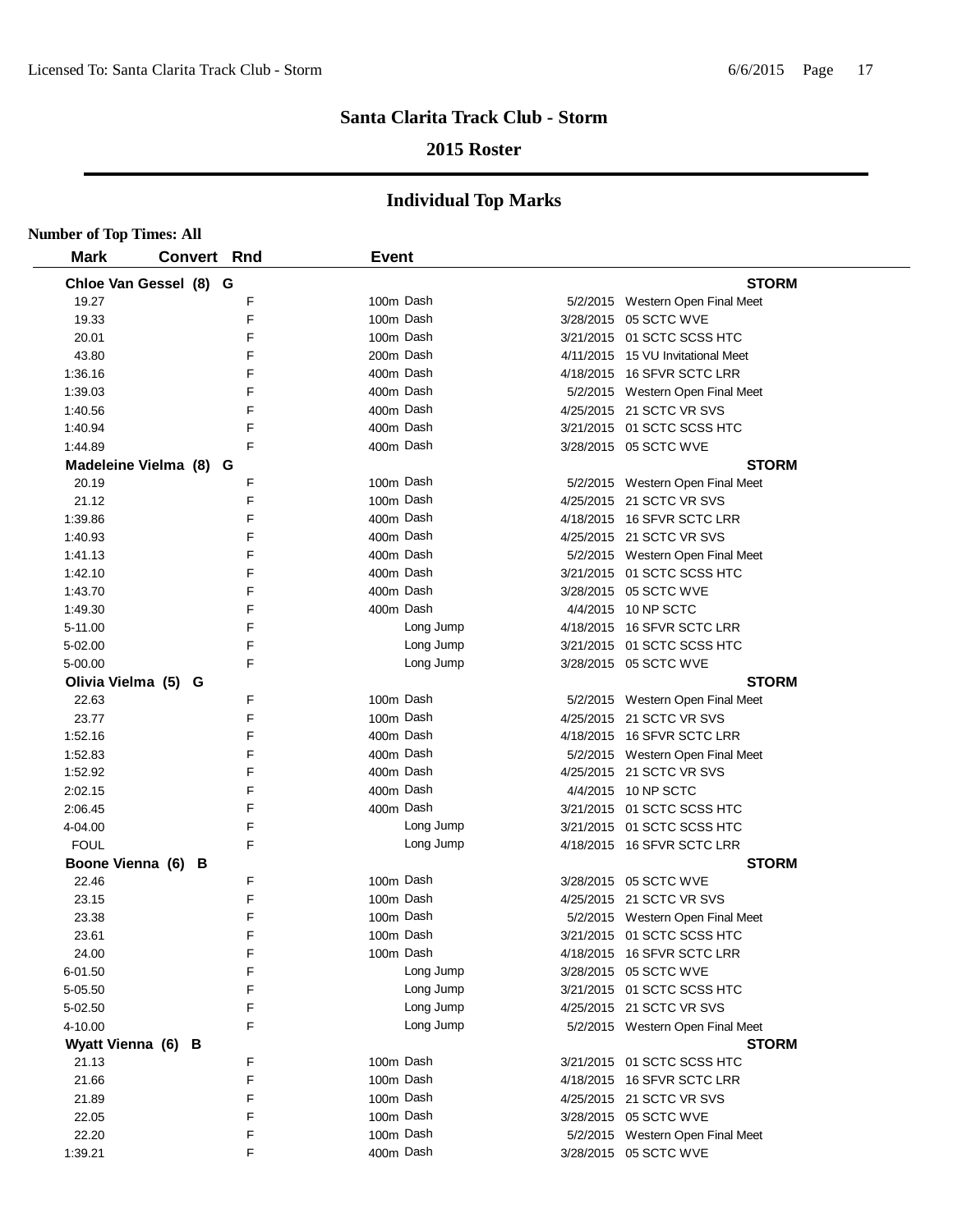## **2015 Roster**

| <b>Number of Top Times: All</b> |                    |        |              |                                                                  |
|---------------------------------|--------------------|--------|--------------|------------------------------------------------------------------|
| <b>Mark</b>                     | <b>Convert Rnd</b> |        | <b>Event</b> |                                                                  |
| Wyatt Vienna (6) B              |                    |        |              | <b>STORM</b>                                                     |
| 1:43.50                         |                    | F      | 400m Dash    | 4/18/2015 16 SFVR SCTC LRR                                       |
| 1:45.01                         |                    | E      | 400m Dash    | 5/2/2015 Western Open Final Meet                                 |
| 1:45.79                         |                    | F      | 400m Dash    | 4/25/2015 21 SCTC VR SVS                                         |
| 1:54.26                         |                    | F      | 400m Dash    | 3/21/2015 01 SCTC SCSS HTC                                       |
| 6-10.00                         |                    | F      | Long Jump    | 4/25/2015 21 SCTC VR SVS                                         |
| 6-07.00                         |                    | E      | Long Jump    | 3/28/2015 05 SCTC WVE                                            |
| 6-01.50                         |                    | F      | Long Jump    | 5/2/2015 Western Open Final Meet                                 |
| 6-01.00                         |                    | F      | Long Jump    | 3/21/2015 01 SCTC SCSS HTC                                       |
| Lucas Vooijs (8) B              |                    |        |              | <b>STORM</b>                                                     |
| 1:30.50                         |                    | F      | 400m Dash    | 4/18/2015 16 SFVR SCTC LRR                                       |
| 1:31.24                         |                    | F      | 400m Dash    | 4/4/2015 10 NP SCTC                                              |
| 3:14.74                         |                    | F      | 800m Run     | 3/28/2015 05 SCTC WVE                                            |
| 3:20.93                         |                    | F      | 800m Run     | 5/9/2015 Western League Championship Meet                        |
| 6:17.49                         |                    | F      | 1500m Run    | 5/16/2015 Individual Event Championships                         |
| 6:20.84                         |                    | F      | 1500m Run    | 3/21/2015 01 SCTC SCSS HTC                                       |
| 6:23.43                         |                    | F      | 1500m Run    | 4/18/2015 16 SFVR SCTC LRR                                       |
| 6:27.28                         |                    | F      | 1500m Run    | 3/28/2015 05 SCTC WVE                                            |
| 6:29.41                         |                    | F      | 1500m Run    |                                                                  |
| 6:32.54                         |                    | F      | 1500m Run    | 5/9/2015 Western League Championship Meet<br>4/4/2015 10 NP SCTC |
| $9 - 00.00$                     |                    | F      | Long Jump    | 4/18/2015 16 SFVR SCTC LRR                                       |
|                                 |                    | F      | Long Jump    | 3/28/2015 05 SCTC WVE                                            |
| 8-03.50                         |                    |        |              |                                                                  |
| 8-02.75                         |                    | F<br>E | Long Jump    | 4/4/2015 10 NP SCTC                                              |
| 6-11.50                         |                    |        | Long Jump    | 3/21/2015 01 SCTC SCSS HTC                                       |
| <b>FOUL</b>                     |                    | F      | Long Jump    | 5/9/2015 Western League Championship Meet                        |
| Isabel Waddell (5) G            |                    |        |              | <b>STORM</b>                                                     |
| 4-00.50                         |                    | F      | Long Jump    | 4/18/2015 16 SFVR SCTC LRR                                       |
| 3-10.50                         |                    | E      | Long Jump    | 3/28/2015 05 SCTC WVE                                            |
| 3-10.25                         |                    | F      | Long Jump    | 3/21/2015 01 SCTC SCSS HTC                                       |
| Morgan White (6) G              |                    |        |              | <b>STORM</b>                                                     |
| 23.20                           |                    | F      | 100m Dash    | 4/25/2015 21 SCTC VR SVS                                         |
| 24.52                           |                    | F      | 100m Dash    | 3/28/2015 05 SCTC WVE                                            |
| 24.64                           |                    | F      | 100m Dash    | 4/4/2015 10 NP SCTC                                              |
| 2:24.16                         |                    | F      | 400m Dash    | 3/21/2015 01 SCTC SCSS HTC                                       |
| 6-00.00                         |                    | F      | Long Jump    | 4/4/2015 10 NP SCTC                                              |
| 5-02.00                         |                    | E      | Long Jump    | 4/25/2015 21 SCTC VR SVS                                         |
| 5-01.75                         |                    | F      | Long Jump    | 3/28/2015 05 SCTC WVE                                            |
| 4-10.00                         |                    | F      | Long Jump    | 3/21/2015 01 SCTC SCSS HTC                                       |
| Mikaila Whitman (7) G           |                    |        |              | <b>STORM</b>                                                     |
| 20.51                           |                    | F      | 100m Dash    | 3/21/2015 01 SCTC SCSS HTC                                       |
| 20.89                           |                    | F      | 100m Dash    | 3/28/2015 05 SCTC WVE                                            |
| 20.90                           |                    | F      | 100m Dash    | 4/4/2015 10 NP SCTC                                              |
| 1:38.49                         |                    | F      | 400m Dash    | 3/21/2015 01 SCTC SCSS HTC                                       |
| 1:42.15                         |                    | F      | 400m Dash    | 4/25/2015 21 SCTC VR SVS                                         |
| 1:43.23                         |                    | F      | 400m Dash    | 4/11/2015 15 VU Invitational Meet                                |
| 1:46.43                         |                    | F      | 400m Dash    | 4/18/2015 16 SFVR SCTC LRR                                       |
| 1:55.71                         |                    | F      | 400m Dash    | 3/28/2015 05 SCTC WVE                                            |
| 7:01.24                         |                    | F      | 1500m Run    | 5/2/2015 Western Open Final Meet                                 |
| 7:19.33                         |                    | F      | 1500m Run    | 4/25/2015 21 SCTC VR SVS                                         |